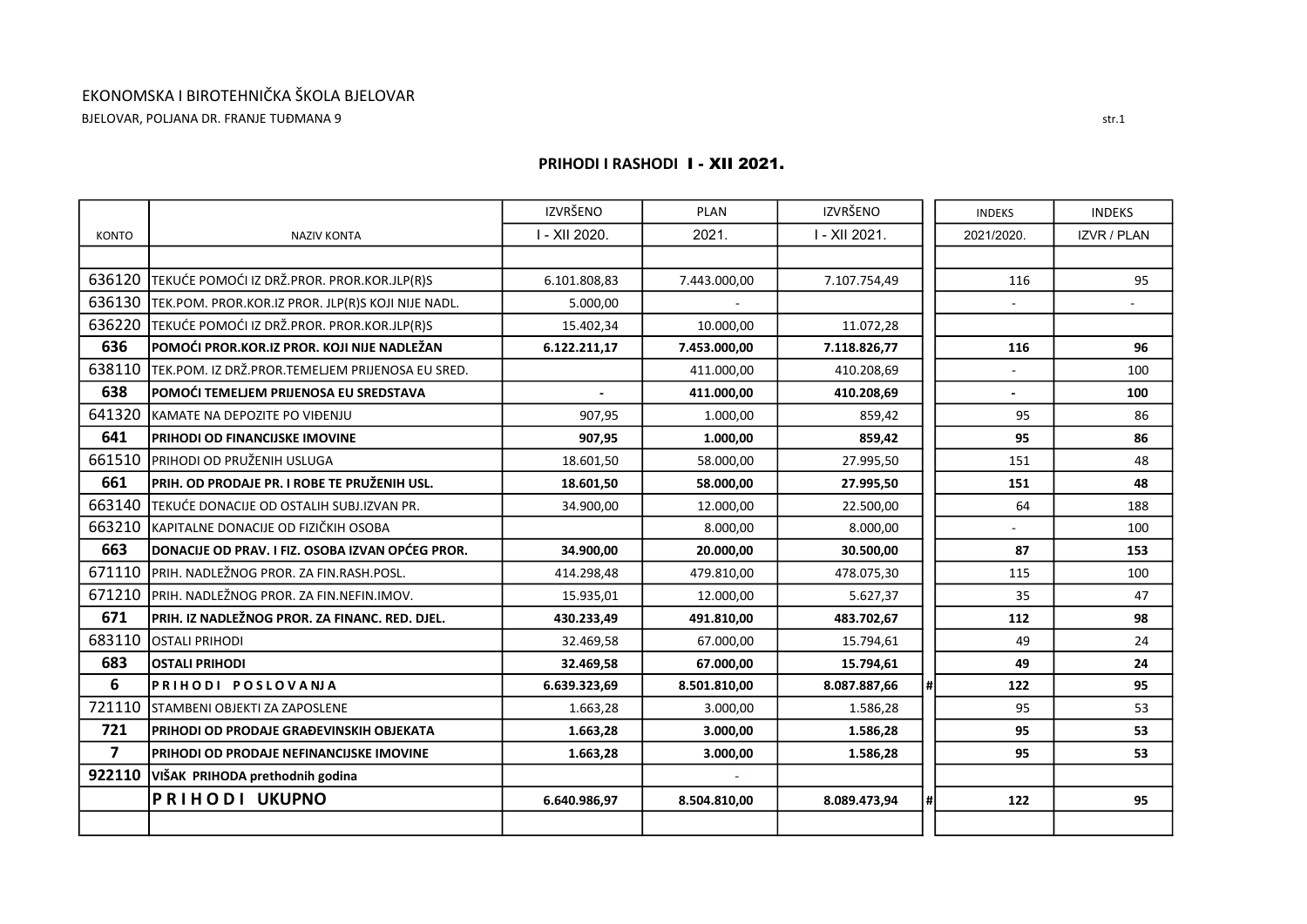BJELOVAR, POLJANA DR. FRANJE TUĐMANA 9

|              |                                                      | <b>IZVRŠENO</b> | <b>PLAN</b>  | IZVRŠENO      |     | <b>INDEKS</b> | <b>INDEKS</b>            |
|--------------|------------------------------------------------------|-----------------|--------------|---------------|-----|---------------|--------------------------|
| <b>KONTO</b> | <b>NAZIV KONTA</b>                                   | I - XII 2020.   | 2021.        | I - XII 2021. |     | 2021/2020.    | <b>IZVR / PLAN</b>       |
| 311111       | <b>PLAĆE ZA ZAPOSLENE</b>                            | 4.922.407,39    |              | 5.466.913,99  |     | 111           |                          |
| 311131       | PLAĆE PO SUDSKIM PRESUDAMA                           |                 |              | 198.812,67    |     |               |                          |
| 311311       | IPLAĆE ZA PREKOVREMENI RAD                           | 101.040,86      |              | 96.724,67     |     | 96            | ÷.                       |
| 311          | PLAĆE (BRUTO)                                        | 5.023.448,25    | 5.975.658,00 | 5.762.451,33  |     | 115           | 96                       |
| 312121       | NAGRADE                                              | 15.654,06       |              | 56.295,42     |     | 360           |                          |
| 312131       | DAROVI                                               | 93.750,00       |              | 98.400,00     |     | 105           | ÷.                       |
| 312141       | <b>OTPREMNINE</b>                                    | 29.871,10       |              |               |     |               |                          |
| 312151       | NAKNADE ZA BOLEST, INVAL. I SMRTNI SLUČAJ            | 19.589,97       |              | 19.611,67     |     | 100           |                          |
| 312161       | REGRES ZA GODIŠNJI ODMOR                             | 65.250,00       |              | 69.000,00     |     | 106           | ÷.                       |
| 312          | <b>OSTALI RASHODI ZA ZAPOSLENE</b>                   | 224.115,13      | 248.000,00   | 243.307,09    |     | 109           | 98                       |
| 313211       | DOPRINOSI ZA OBVEZNO ZDRAVSTVENO OSIGURANJE          | 828.869,03      |              | 947.822,45    |     | 114           |                          |
| 313221       | DOPRINOSI ZA OBVEZNO ZDR. OSIGUR. - ZAŠTITA ZDRAVLJA |                 |              | 993.97        |     |               | $\overline{\phantom{a}}$ |
| 313321       | DOPRINOSI ZA OBVEZNO OSIG. U SLUČAJU NEZAPOSLENOSTI  |                 |              | 3.379,84      |     |               | ÷.                       |
| 313          | <b>DOPRINOSI NA PLAĆE</b>                            | 828.869,03      | 998.043,00   | 952.196,26    | '#l | 115           | 95                       |
| 31           | <b>RASHODI ZA ZAPOSLENE</b>                          | 6.076.432,41    | 7.221.701,00 | 6.957.954,68  | #I  | 115           | 96                       |
| 321111       | <b>DNEVNICE ZA SLUŽBENI PUT U ZEMLJI</b>             | 6.495,31        |              | 3.740,00      |     | 58            |                          |
| 321121       | <b>DNEVNICE ZA SLUŽBENI PUT U INOZEMSTVU</b>         |                 |              |               |     |               |                          |
| 321131       | NAKNADE ZA SMJEŠTAJ NA SLUŽB. PUTU U ZEMLJI          | 1.120,00        |              | 3.621,00      |     | 323           |                          |
| 321141       | NAKNADE ZA SMJEŠTAJ NA SLUŽB. PUTU U INOZ.           |                 |              |               |     |               |                          |
| 321151       | NAKNADE ZA PRIJEVOZ NA SLUŽB. PUTU U ZEMLJI          | 2.695,83        |              | 4.562,00      |     | 169           | ÷                        |
| 321161       | NAKNADE ZA PRIJEVOZ NA SLUŽB. PUTU U INOZ.           |                 |              |               |     |               |                          |
| 3211         | <b>SLUŽBENA PUTOVANJA</b>                            | 10.311,14       |              | 11.923,00     |     | 116           |                          |
| 321211       | NAKNADE ZA PRIJEVOZ NA POSAO I S POSLA               | 75.648,54       |              | 86.201,36     |     | 114           | $\overline{\phantom{0}}$ |
| 3212         | NAKN. ZA PRIJEVOZ, RAD NA TERENU I ODVOJENI Ž.       | 75.648,54       |              | 86.201,36     |     | 114           |                          |
| 321311       | SEMINARI, SAVJETOVANJA I SIMPOZIJI                   | 775,00          |              | 950,00        |     | 123           |                          |
|              |                                                      |                 |              |               |     |               |                          |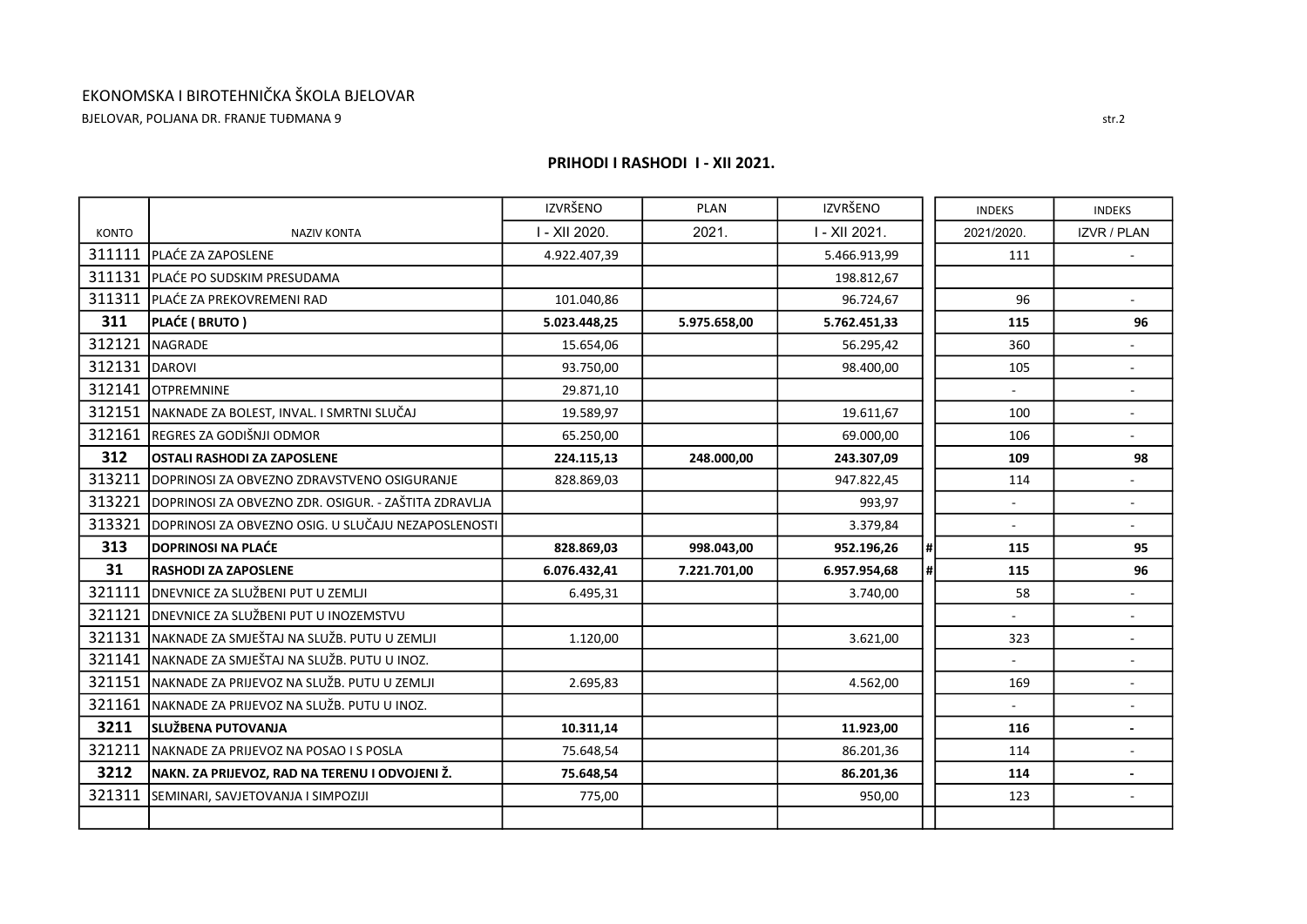BJELOVAR, POLJANA DR. FRANJE TUĐMANA 9

|              |                                                        | <b>IZVRŠENO</b> | <b>PLAN</b> | <b>IZVRŠENO</b> | <b>INDEKS</b> | <b>INDEKS</b>      |
|--------------|--------------------------------------------------------|-----------------|-------------|-----------------|---------------|--------------------|
| <b>KONTO</b> | <b>NAZIV KONTA</b>                                     | I - XII 2020.   | 2021.       | I - XII 2021.   | 2021/2020.    | <b>IZVR / PLAN</b> |
| 321321       | TEČAJEVI I STRUČNI ISPITI                              | 3.525,00        |             | 586,00          | 17            |                    |
| 3213         | STRUČNO USAVRŠAVANJE ZAPOSLENIKA                       | 4.300,00        |             | 1.536,00        | 36            |                    |
| 321411       | NAKNADE ZA KORIŠT. VLAST.AUTOMOBILA U SL.SVRHE         | 1.180,00        |             | 1.747,56        |               |                    |
| 3214         | OSTALE NAKNADE TROŠKOVA ZAPOSLENIMA                    | 1.180,00        |             | 1.747,56        | 148           |                    |
| 321          | NAKNADE TROŠKOVA ZAPOSLENIMA                           | 91.439,68       | 105.000,00  | 101.407,92      | 111           | 97                 |
| 322111       | <b>UREDSKI MATERIJAL</b>                               | 6.729,93        |             | 9.566,13        | 142           |                    |
| 322121       | LITERATURA ( publikacije, časopisi, knjige i ostalo )  | 4.083,99        |             | 4.866,00        | 119           |                    |
| 322141       | MATERIJAL I SREDSTVA ZA ČIŠĆENJE I ODRŽAV.             | 11.476,59       |             | 12.022,87       | 105           |                    |
| 322161       | MATERIJAL ZA HIGIJENSKE POTREBE I NJEGU                | 17.670,68       |             | 12.772,86       | 72            | ÷.                 |
| 322191       | <b>OSTALI MATERIJAL ZA POTREBE REDOVNOG POSLOV.</b>    | 20.977,59       |             | 4.251,78        | 20            |                    |
| 3221         | UREDSKI MATERIJAL I OSTALI MATERIJALNI RASHODI         | 60.938,78       |             | 43.479,64       | 71            |                    |
| 322221       | POMOĆNI I SANITETSKI MATERIJAL                         | 660,44          |             | 5.809,34        | 880           |                    |
| 322241       | NAMIRNICE                                              | 6.588,31        |             | 7.676,42        | 117           |                    |
| 3222         | <b>MATERIJAL I SIROVINE</b>                            | 7.248,75        |             | 13.485,76       | 186           |                    |
| 322311       | ELEKTRIČNA ENERGIJA                                    | 45.112,02       |             | 47.755,34       | 106           |                    |
| 322331       | <b>PLIN</b>                                            | 58.844,33       |             | 66.272,46       | 113           |                    |
| 322341       | MOTORNI BENZIN I DIZEL GORIVO                          | 90,08           |             | 253,72          | 282           |                    |
| 3223         | <b>ENERGIJA</b>                                        | 104.046,43      |             | 114.281,52      | 110           |                    |
| 322411       | MATER. I DIJELOVI ZA TEK.I INV. ODRŽAV. GRAĐ.OBJ.      |                 |             |                 |               |                    |
| 322421       | MATER. I DIJELOVI ZA TEK.I INV. ODRŽAV. OPREME         | 20.363,85       |             | 18.567,09       | 91            |                    |
| 3224         | <b>IMATERIJAL I DIJELOVI ZA TEK. I INVEST. ODRŽAV.</b> | 20.363,85       |             | 18.567,09       | 91            |                    |
| 322511       | <b>SITNI INVENTAR</b>                                  | 9.562,97        |             | 1.886,39        | 20            |                    |
| 3225         | <b>SITNI INVENTAR I AUTO GUME</b>                      | 9.562,97        |             | 1.886,39        | 20            |                    |
| 322711       | SLUŽBENA, RADNA I ZAŠTITNA ODJEĆA I OBUĆA              | 2.819,87        |             | 3.389,89        | 120           |                    |
| 3227         | SLUŽBENA, RADNA I ZAŠTITNA ODJEĆA I OBUĆA              | 2.819,87        |             | 3.389,89        | 120           |                    |
|              |                                                        |                 |             |                 |               |                    |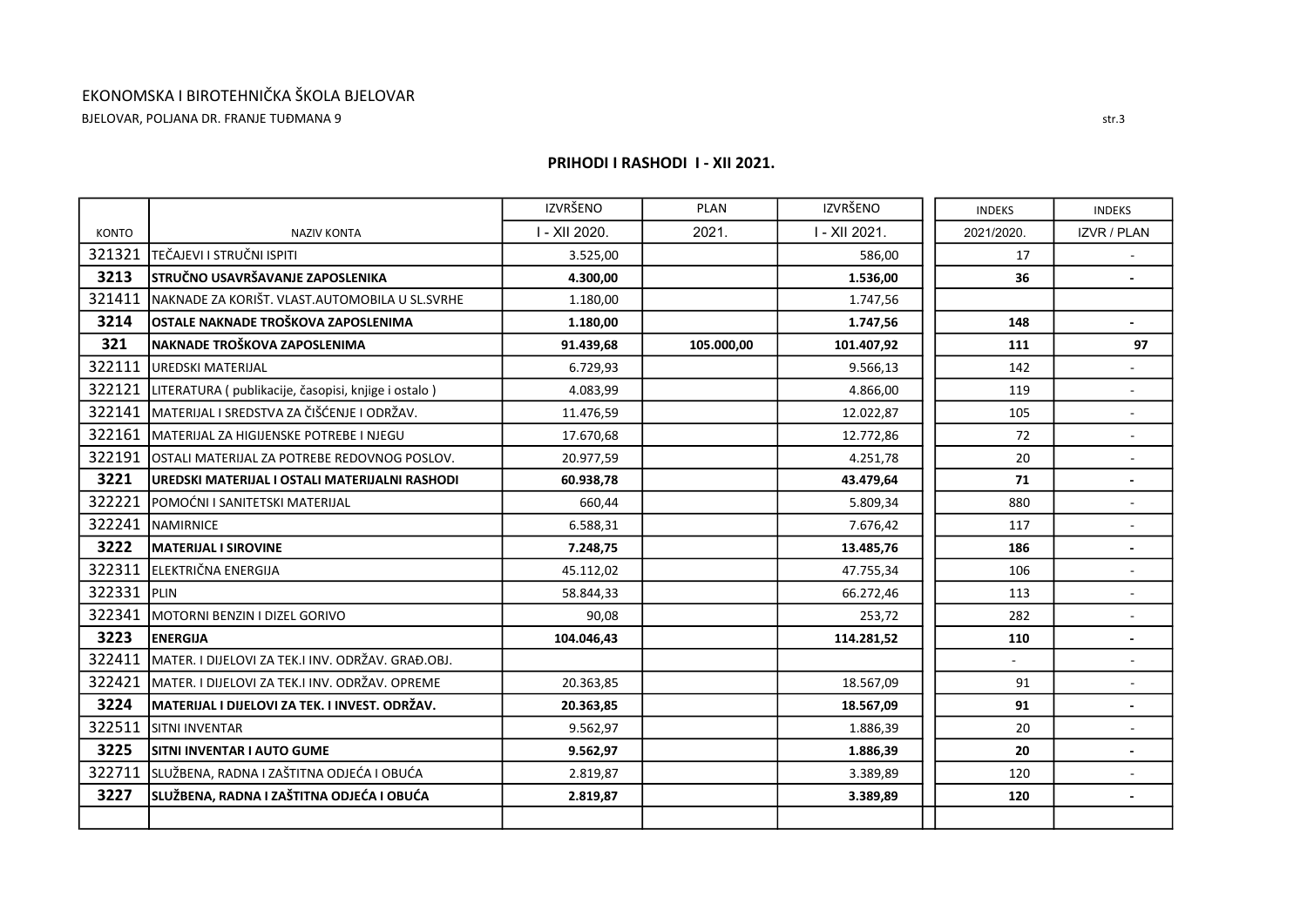BJELOVAR, POLJANA DR. FRANJE TUĐMANA 9

|              |                                                 | <b>IZVRŠENO</b> | <b>PLAN</b>    | IZVRŠENO      |     | <b>INDEKS</b>             | <b>INDEKS</b>            |
|--------------|-------------------------------------------------|-----------------|----------------|---------------|-----|---------------------------|--------------------------|
| <b>KONTO</b> | <b>NAZIV KONTA</b>                              | I - XII 2020.   | 2021.          | I - XII 2021. |     | 2021/2020.                | <b>IZVR / PLAN</b>       |
| 322          | RASHODI ZA MATERIJAL I ENERGIJU                 | 204.980,65      | 208.201,00     | 195.090,29    | l#I | 95                        | 94                       |
| 323111       | USLUGE TELEFONA, TELEFAKSA                      | 1.795,98        |                | 1.835,33      |     | 102                       |                          |
| 323121       | USLUGE INTERNETA                                | 2.338,99        |                | 1.470,29      |     | 63                        | ÷.                       |
| 323131       | POŠTARINA ( pisma, tiskanice i sl. )            | 3.723,11        |                | 6.608,10      |     | 177                       |                          |
| 323191       | OSTALE USLUGE ZA KOMUNIKACIJU I PRIJEVOZ        | 11.727,25       |                | 4.750,00      |     | 41                        |                          |
| 3231         | USLUGE TELEFONA, POŠTE I PRIJEVOZA              | 19.585,33       |                | 14.663,72     |     | 75                        | $\overline{\phantom{a}}$ |
| 323211       | USLUGE TEK. I INV. ODRŽAV. GRAĐ. OBJEKATA       |                 |                |               |     |                           |                          |
| 323221       | USLUGE TEK. I INV. ODRŽAV. POSTROJENJA I OPREME | 14.385,94       |                | 17.371,10     |     | 121                       |                          |
| 323291       | OSTALE USLUGE TEK. I INV. ODRŽAVANJA            | 2.935,36        |                | 5.304,04      |     | 181                       | $\blacksquare$           |
| 3232         | USLUGE TEKUĆEG I INVESTICIJSKOG ODRŽAVANJA      | 17.321,30       |                | 22.675,14     |     | 131                       |                          |
| 323311       | <b>ELEKTRONSKI MEDIJ</b>                        |                 |                |               |     | $\mathbb{Z}^{\mathbb{Z}}$ |                          |
| 323321       | <b>TISAK</b>                                    |                 |                | 4.278,00      |     |                           | ۰                        |
| 323391       | OSTALE USLUGE PROMIDŽBE I INFORMIRANJA          | 1.920,00        |                | 1.920,00      |     | 100                       |                          |
| 3233         | USLUGE PROMIDŽBE I INFORMIRANJA                 | 1.920,00        |                | 6.198,00      |     | 323                       |                          |
| 323411       | OPSKRBA VODOM                                   | 7.136,41        |                | 8.092,13      |     | 113                       |                          |
| 323421       | IZNOŠENJE I ODVOZ SMEĆA                         | 7.222,21        |                | 8.969,28      |     | 124                       | ÷,                       |
| 323441       | DIMNJAČARSKE I EKOLOŠKE USLUGE                  |                 |                |               |     |                           |                          |
| 323491       | OSTALE KOMUNALNE USLUGE                         |                 |                |               |     |                           |                          |
| 3234         | <b>KOMUNALNE USLUGE</b>                         | 14.358,62       |                | 17.061,41     |     | 119                       |                          |
| 323521       | ZAKUPNINE I NAJAMNINE ZA GRAĐEV. OBJEKTE        | 3.875,00        |                | 4.512,50      |     | 116                       |                          |
| 323541       | LICENCE                                         | 6.799,95        |                | 6.218,98      |     | 91                        |                          |
| 3235         | <b>ZAKUPNINE I NAJAMNINE</b>                    | 10.674,95       |                | 10.731,48     |     | 101                       |                          |
| 323611       | OBVEZNI I PREVENTIVNI ZDRAV. PREGLEDI ZAPOSL.   | 13.075,00       |                | 13.670,00     |     | 105                       | ÷.                       |
| 323631       | LABORATORIJSKE USLUGE                           |                 |                | 12.025,04     |     |                           |                          |
| 3236         | <b>ZDRAVSTVENE I VETERINARSKE USLUGE</b>        | 13.075,00       | $\blacksquare$ | 25.695,04     |     | 197                       |                          |
| 323711       | <b>AUTORSKI UGOVORI</b>                         |                 |                |               |     |                           |                          |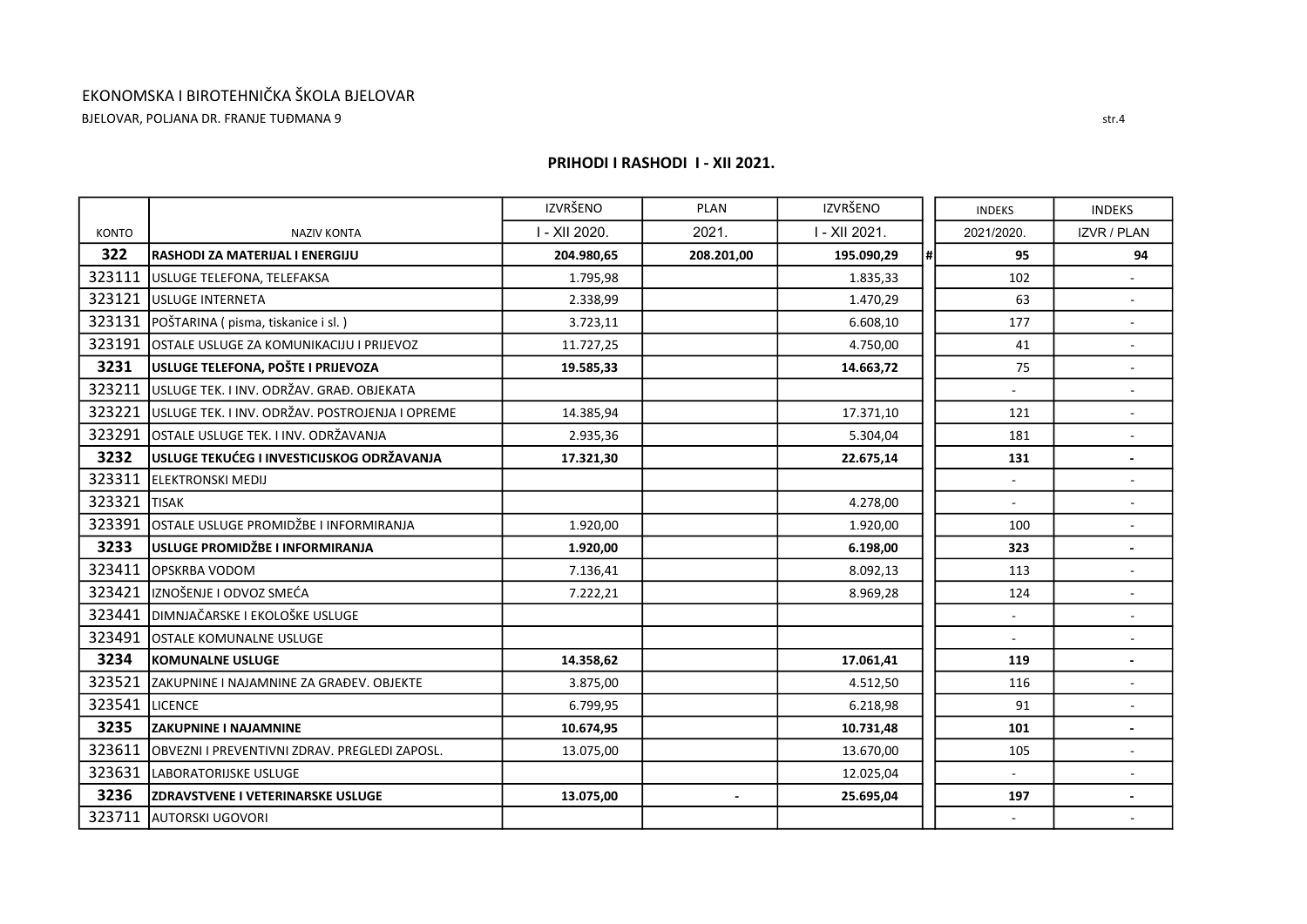BJELOVAR, POLJANA DR. FRANJE TUĐMANA 9

|        |                                                     | <b>IZVRŠENO</b> | <b>PLAN</b> | <b>IZVRŠENO</b> |    | <b>INDEKS</b> | <b>INDEKS</b>            |
|--------|-----------------------------------------------------|-----------------|-------------|-----------------|----|---------------|--------------------------|
| KONTO  | <b>NAZIV KONTA</b>                                  | I - XII 2020.   | 2021.       | I - XII 2021.   |    | 2021/2020.    | <b>IZVR / PLAN</b>       |
| 323721 | lugovori o djelu                                    | 2.877,45        |             |                 |    |               |                          |
| 323731 | lusluge odvjetnika i pravnog savjetovanja           | 5.712,50        |             | 1.287,50        |    | 23            |                          |
| 323791 | <b>OSTALE INTELEKTUALNE USLUGE</b>                  | 42.039,00       |             | 31.673,75       |    | 75            | ÷,                       |
| 3237   | IINTELEKTUALNE I OSOBNE USLUGE                      | 50.628,95       |             | 32.961,25       |    | 65            |                          |
| 323811 | USLUGE AŽURIRANJA RAČUNALNIH BAZA                   |                 |             | 1.295,55        |    |               |                          |
| 323891 | OSTALE RAČUNALNE USLUGE                             | 1.335,00        |             | 12.420,00       |    | 930           | $\overline{\phantom{a}}$ |
| 3238   | <b>RAČUNALNE USLUGE</b>                             | 1.335,00        |             | 13.715,55       |    | 1.027         |                          |
| 323911 | GRAF. I TISK. USLUGE, USL. KOPIRANJA, UVEZIV. I SL. | 15.092,98       |             | 33.012,00       |    | 219           |                          |
| 323921 | <b>FILM LIZRADA FOTOGRAFIJA</b>                     |                 |             | 7.765,00        |    |               | $\overline{\phantom{a}}$ |
| 323931 | <b>UREDENJE PROSTORA</b>                            | 283,27          |             | 3.427,66        |    | 1.210         |                          |
| 323951 | USLUGE ČIŠĆENJA, PRANJA I SLIČNO                    | 1.995,00        |             | 1.125,00        |    | 56            |                          |
| 323961 | <b>l</b> usluge čuvanja imovine i osoba             | 1.500,00        |             | 1.500,00        |    | 100           | $\blacksquare$           |
| 323991 | OSTALE NESPOMENUTE USLUGE                           | 1.131,26        |             | 1.034,38        |    | 91            |                          |
| 3239   | <b>OSTALE USLUGE</b>                                | 20.002,51       |             | 47.864,04       |    | 239           | $\overline{\phantom{0}}$ |
| 323    | <b>RASHODI ZA USLUGE</b>                            | 148.901,66      | 193.458,00  | 191.565,63      | #I | 129           | 99                       |
| 324111 | NAKNADE TROŠKOVA SLUŽBENOG PUTA                     |                 |             |                 |    |               |                          |
| 324121 | NAKNADE OSTALIH TROŠKOVA                            | 7.394,02        |             |                 |    |               |                          |
| 324    | NAKN. TROŠKOVA OSOBAMA IZVAN RADNOG ODN.            | 7.394,02        | 500,00      |                 |    |               |                          |
| 329231 | <b>PREMIJE OSIGURANJA ZAPOSLENIH</b>                | 6.180,00        |             | 7.070,00        |    | 114           |                          |
| 3292   | <b>PREMIJE OSIGURANJA</b>                           | 6.180,00        |             | 7.070,00        |    | 114           |                          |
| 329311 | REPREZENTACIJA                                      | 7.130,14        |             | 7.963,56        |    | 112           |                          |
| 3293   | REPREZENTACIJA                                      | 7.130,14        |             | 7.963,56        |    | 112           |                          |
| 329411 | TUZEMNE ČLANARINE                                   | 1.250,00        |             | 1.000,00        |    | 80            | $\overline{\phantom{0}}$ |
| 329421 | MEĐUNARODNE ČLANARINE                               |                 |             |                 |    |               |                          |
| 3294   | ČLANARINE I NORME                                   | 1.250,00        |             | 1.000,00        |    | 80            |                          |
|        |                                                     |                 |             |                 |    |               |                          |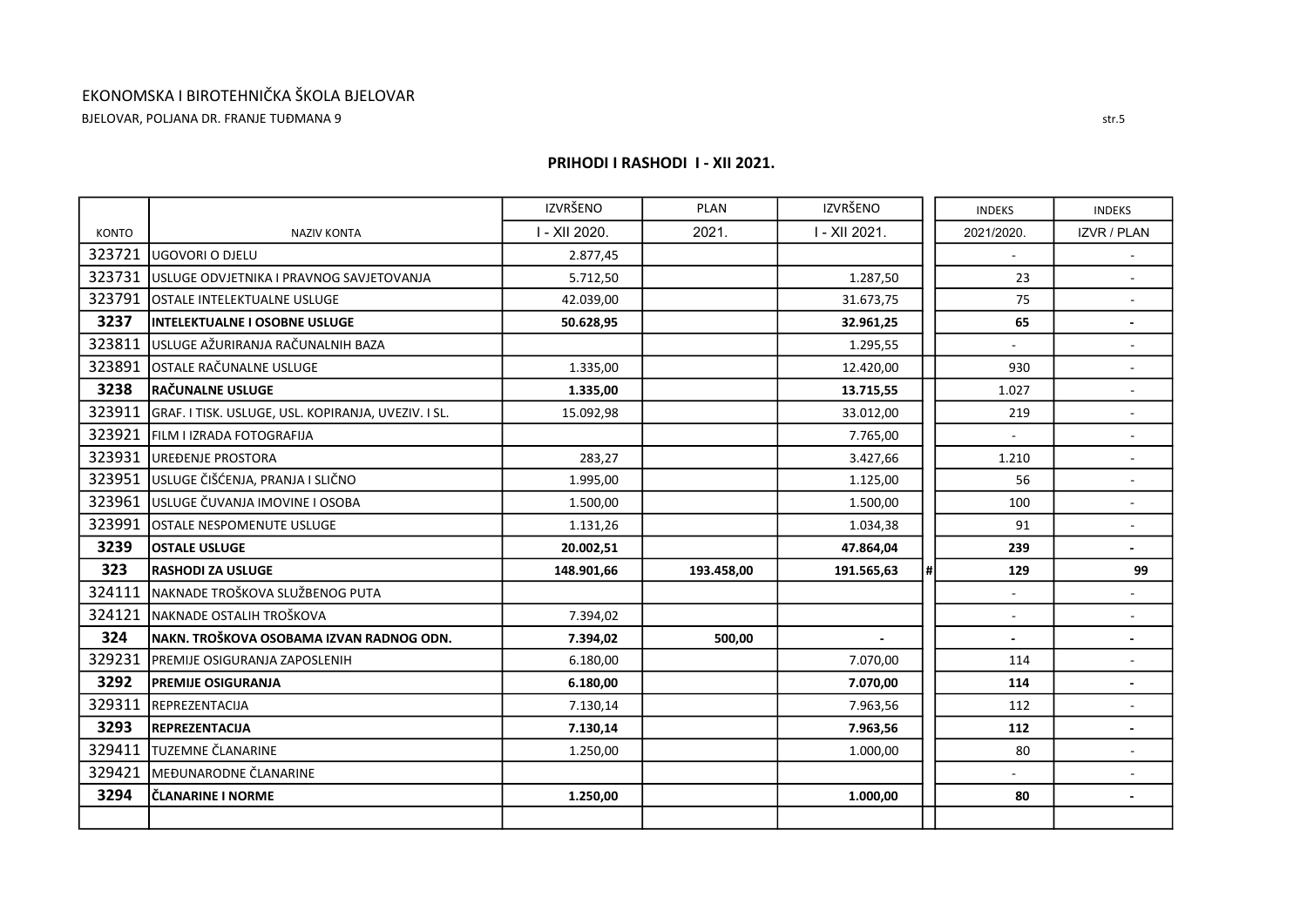BJELOVAR, POLJANA DR. FRANJE TUĐMANA 9

|              |                                                  | <b>IZVRŠENO</b> | <b>PLAN</b> | <b>IZVRŠENO</b> | $\sharp$ | <b>INDEKS</b> | <b>INDEKS</b>            |
|--------------|--------------------------------------------------|-----------------|-------------|-----------------|----------|---------------|--------------------------|
| <b>KONTO</b> | <b>NAZIV KONTA</b>                               | I - XII 2020.   | 2021.       | I - XII 2021.   |          | 2021/2020.    | <b>IZVR / PLAN</b>       |
| 329511       | UPRAVNE I ADMINISTRATIVNE PRISTOJBE              | 20,00           |             |                 |          |               |                          |
| 329521       | <b>SUDSKE PRISTOJBE</b>                          | 1.500,00        |             | 11.125,00       |          | 742           |                          |
| 329531       | JAVNOBILJEŽNIČKE PRISTOJBE                       |                 |             | 90,00           |          | ÷.            | ÷,                       |
| 329551       | NOVČANA NAKN. POSLOD. ZBOG NEZAPOŠLJAV. INVAL.   | 21.750,00       |             | 20.325,00       |          | 93            |                          |
| 329591       | OSTALE PRISTOJBE I NAKNADE                       |                 |             |                 |          |               |                          |
| 3295         | <b>PRISTOJBE I NAKNADE</b>                       | 23.270,00       |             | 31.540,00       |          | 136           | ٠                        |
| 329611       | ITROŠKOVI SUDSKIH POSTUPAKA                      |                 |             | 91.631,29       |          |               |                          |
| 3296         | TROŠKOVI SUDSKIH POSTUPAKA                       |                 |             | 91.631,29       |          |               |                          |
| 329911       | RASHODI PROTOKOLA (vijenci, cvijeće)             | 1.280,00        |             | 600,00          |          | 47            | $\overline{\phantom{a}}$ |
| 329991       | OSTALI NESPOMENUTI RASHODI POSLOVANJA            | 4.065,02        |             | 18.600,79       |          | 458           |                          |
| 3299         | OSTALI NESPOMENUTI RASHODI POSLOVANJA            | 5.345,02        |             | 19.200,79       | #I       | 359           | $\blacksquare$           |
| 329          | OSTALI NESPOMENUTI RASHODI POSLOVANJA            | 43.175,16       | 606.450,00  | 158.405,64      | #I       | 367           | 26                       |
| 343111       | <b>USLUGE BANAKA</b>                             | 115,00          |             | 115,00          |          | 100           |                          |
| 343121       | USLUGE PLATNOG PROMETA                           | 2.878,49        |             | 4.301,19        |          | 149           |                          |
| 3431         | <b>BANKARSKE USLUGE I USLUGE PLATNOG PROMETA</b> | 2.993,49        |             | 4.416,19        |          | 148           |                          |
| 343311       | <b>ZATEZNE KAMATE ZA POREZE</b>                  |                 |             | 1.571,59        |          |               | ä,                       |
| 343321       | <b>ZATEZNE KAMATE ZA DOPRINOSE</b>               |                 |             | 25.378,26       |          | $\sim$        | $\overline{\phantom{0}}$ |
| 343331       | <b>IZATEZNE KAMATE IZ POSLOVNIH ODNOSA</b>       | 27,60           |             | 2.226,39        |          | 8.067         |                          |
| 343391       | <b>OSTALE ZATEZNE KAMATE</b>                     |                 |             | 41.291,26       |          |               |                          |
| 3433         | <b>ZATEZNE KAMATE</b>                            | 27,60           |             | 70.467,50       |          | 255.317       | ٠                        |
| 343491       | OSTALI NESPOMENUTI FINANCIJSKI RASHODI           | 2.500,00        |             |                 |          |               |                          |
| 3434         | OSTALI NESPOMENUTI FINANCIJSKI RASHODI           | 2.500,00        | ÷.          | $\blacksquare$  |          |               |                          |
| 343          | <b>OSTALI FINANCIJSKI RASHODI</b>                | 5.521,09        | 88.500,00   | 74.883,69       |          | 1.356         | 85                       |
| 372          | OSTALE NAKNADE IZ PRORAČUNA                      | 22.066,54       |             | 6.000,00        |          | 27            | ÷.                       |
| 372          | OSTALE NAKNADE GRAĐANIMA I KUĆ. IZ PRORAČUNA     | 22.066,54       | 17.000,00   | 6.000,00        |          | 27            | 35                       |
| 381191       | OSTALE TEKUĆE DONACIJE                           |                 |             |                 |          |               |                          |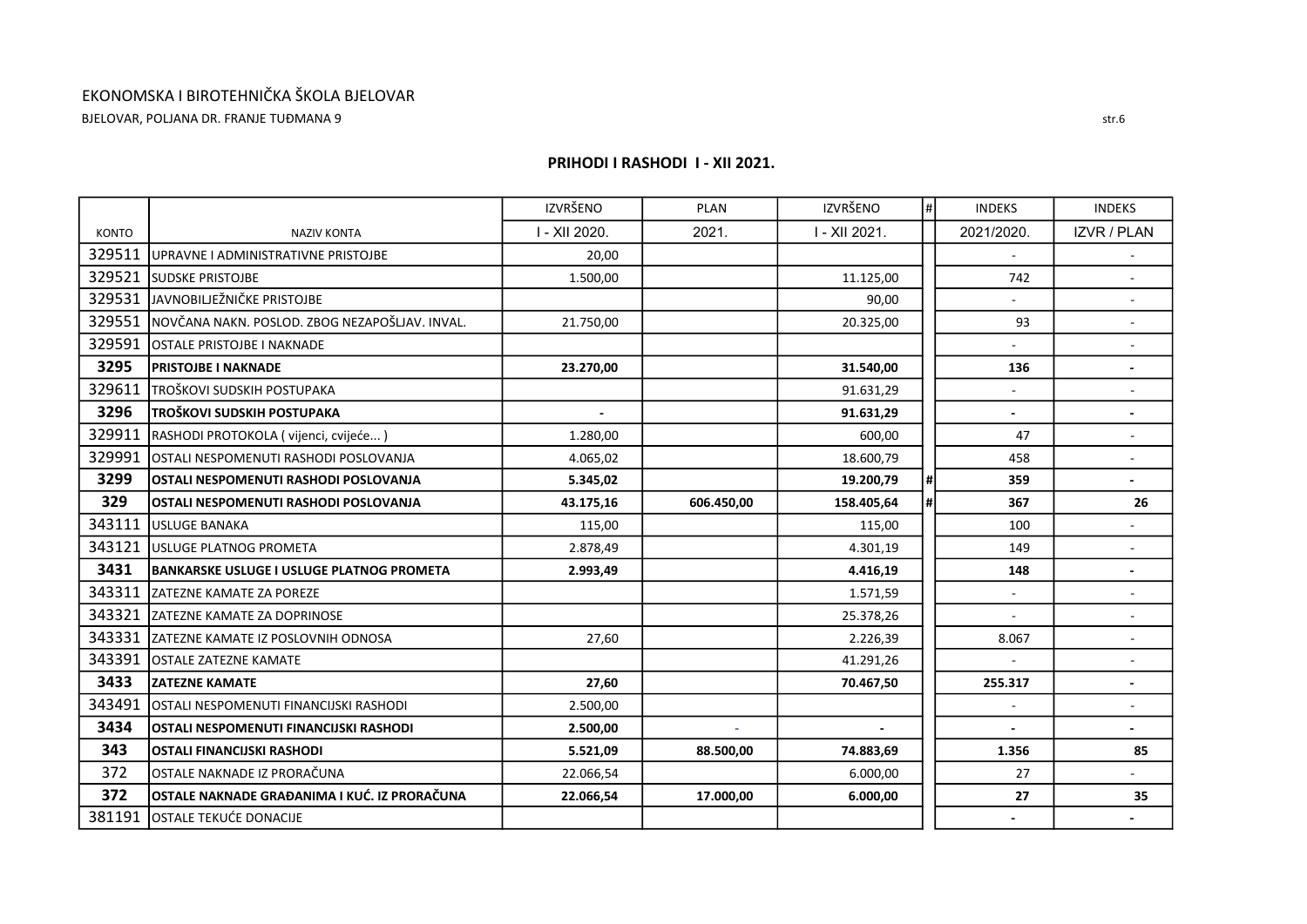BJELOVAR, POLJANA DR. FRANJE TUĐMANA 9

|                         |                                              | <b>IZVRŠENO</b>          | <b>PLAN</b>              | <b>IZVRŠENO</b> | $\vert \sharp \vert$ | <b>INDEKS</b>            | <b>INDEKS</b>      |
|-------------------------|----------------------------------------------|--------------------------|--------------------------|-----------------|----------------------|--------------------------|--------------------|
| <b>KONTO</b>            | <b>NAZIV KONTA</b>                           | I - XII 2020.            | 2021.                    | I - XII 2021.   |                      | 2021/2020.               | <b>IZVR / PLAN</b> |
| 381                     | <b>TEKUĆE DONACIJE</b>                       |                          |                          |                 |                      |                          |                    |
| $\overline{\mathbf{3}}$ | <b>RASHODI POSLOVANJA</b>                    | 6.599.911,21             | 8.440.810,00             | 7.685.307,85    |                      | 116                      | 91                 |
|                         |                                              |                          |                          |                 |                      |                          |                    |
| 422111                  | RAČUNALA I RAČUNALNA OPREMA                  | 38.999,90                |                          | 17.636,25       |                      | 45                       |                    |
| 422121                  | UREDSKI NAMJEŠTAJ                            | 12.897,50                |                          | 1.693,00        |                      | 13                       |                    |
| 422191                  | OSTALA UREDSKA OPREMA                        |                          |                          |                 |                      |                          |                    |
| 4221                    | UREDSKA OPREMA I NAMJEŠTAJ                   | 51.897,40                |                          | 19.329,25       |                      | 37                       |                    |
| 422211                  | <b>RADIO I TV PRIJEMNICI</b>                 | 2.749,75                 |                          |                 |                      |                          |                    |
| 4222                    | KOMUNIKACIJSKA OPREMA                        | 2.749,75                 | $\overline{\phantom{a}}$ |                 |                      | $\overline{\phantom{a}}$ |                    |
|                         |                                              |                          |                          |                 |                      | $\blacksquare$           |                    |
| 422391                  | OSTALA OPREMA ZA ODRŽAVANJE I ZAŠTITU        |                          |                          |                 |                      |                          |                    |
| 4223                    | OPREMA ZA ODRŽAVANJE I ZAŠTITU               | $\overline{\phantom{a}}$ |                          |                 |                      | $\overline{\phantom{a}}$ |                    |
| 422611                  | <b>SPORTSKA OPREMA</b>                       |                          |                          |                 |                      | $\blacksquare$           |                    |
| 422621                  | <b>GLAZBENA OPREMA</b>                       |                          |                          |                 |                      | $\blacksquare$           |                    |
| 4226                    | <b>SPORTSKA I GLAZBENA OPREMA</b>            |                          |                          |                 |                      | $\overline{\phantom{a}}$ |                    |
| 422731                  | <b>OPREMA</b>                                | 19.437,83                |                          |                 |                      | $\overline{\phantom{a}}$ |                    |
| 4227                    | UREĐAJI, STROJEVI I OPREMA ZA OSTALE NAMJENE | 19.437,83                |                          |                 |                      | $\blacksquare$           |                    |
| 422                     | POSTROJENJA I OPREMA                         | 74.084,98                | 41.000,00                | 19.329,25       |                      | 26                       | 47                 |
| 424111                  | KNJIGE                                       | 7.686,28                 |                          | 16.636,61       |                      | 216                      |                    |
| 424                     | KNJIGE, UMJETNIČKA DJELA I OSTALE IZL. VRIJ. | 7.686,28                 | 23.000,00                | 16.636,61       |                      | 216                      | 72                 |
| 426211                  | ULAGANJA U RAČUNALNE PROGRAME                |                          |                          |                 |                      |                          |                    |
| 426321                  | ZVUČNI I TEKSTUALNI ZAPISI                   |                          |                          |                 |                      |                          |                    |
| 426                     | NEMATERIJALNA PROIZVEDENA IMOVINA            |                          | $\sim$                   |                 |                      | $\blacksquare$           | $\sim$             |
| $\overline{\mathbf{4}}$ | RASHODI ZA NABAVU NEFINANCIJSKE IMOVINE      | 81.771,26                | 64.000,00                | 35.965,86       |                      | 44                       | 56                 |
|                         | RASHODI UKUPNO                               | 6.681.682,47             | 8.504.810,00             | 7.721.273,71    |                      | 116                      | 91                 |
|                         |                                              |                          |                          |                 |                      |                          |                    |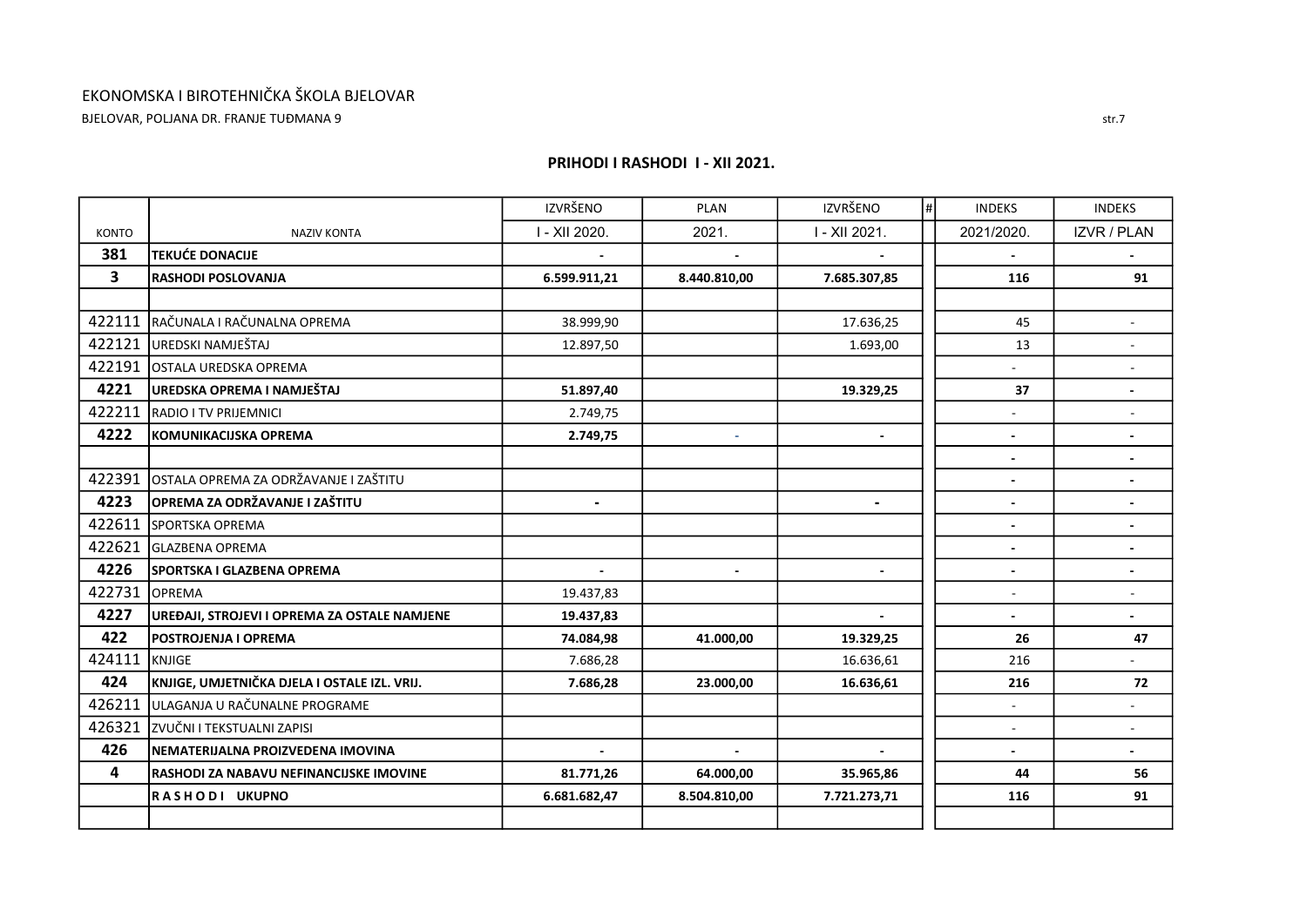## EKONOMSKA I BIROTEHNIČKA ŠKOLA BJELOVAR BJELOVAR, POLJANA DR. FRANJE TUĐMANA 9

#### PRIHODI I RASHODI I - XII 2021.

|       |                                       | IZVRŠENO      | <b>PLAN</b>  | IZVRŠENO      | <b>INDEKS</b> | <b>INDEKS</b> |
|-------|---------------------------------------|---------------|--------------|---------------|---------------|---------------|
| KONTO | <b>NAZIV KONTA</b>                    | I - XII 2020. | 2021         | I - XII 2021. | 2021/2020.    | IZVR / PLAN   |
|       |                                       |               |              |               |               |               |
|       |                                       |               |              |               |               |               |
|       |                                       |               |              |               |               |               |
|       | <b>PRIHODI UKUPNO</b>                 | 6.640.986,97  | 8.504.810,00 | 8.089.473,94  | 122           | 95            |
|       | <b>RASHODI UKUPNO</b>                 | 6.681.682,47  | 8.504.810,00 | 7.721.273,71  | 116           | 91            |
|       | IVIŠAK - MANJAK PRIHODA NAD RASHODIMA | 40.695,50     |              | 368.200,23    | 905           |               |
|       |                                       |               |              |               |               |               |
|       | Donos viška prihoda prethodnih godina | 75.841,25     |              | 35.145,75     | 46            |               |
|       | Višak prihoda za prijenos             | 35.145,75     |              | 403.345,98    | 1.148         |               |

str.8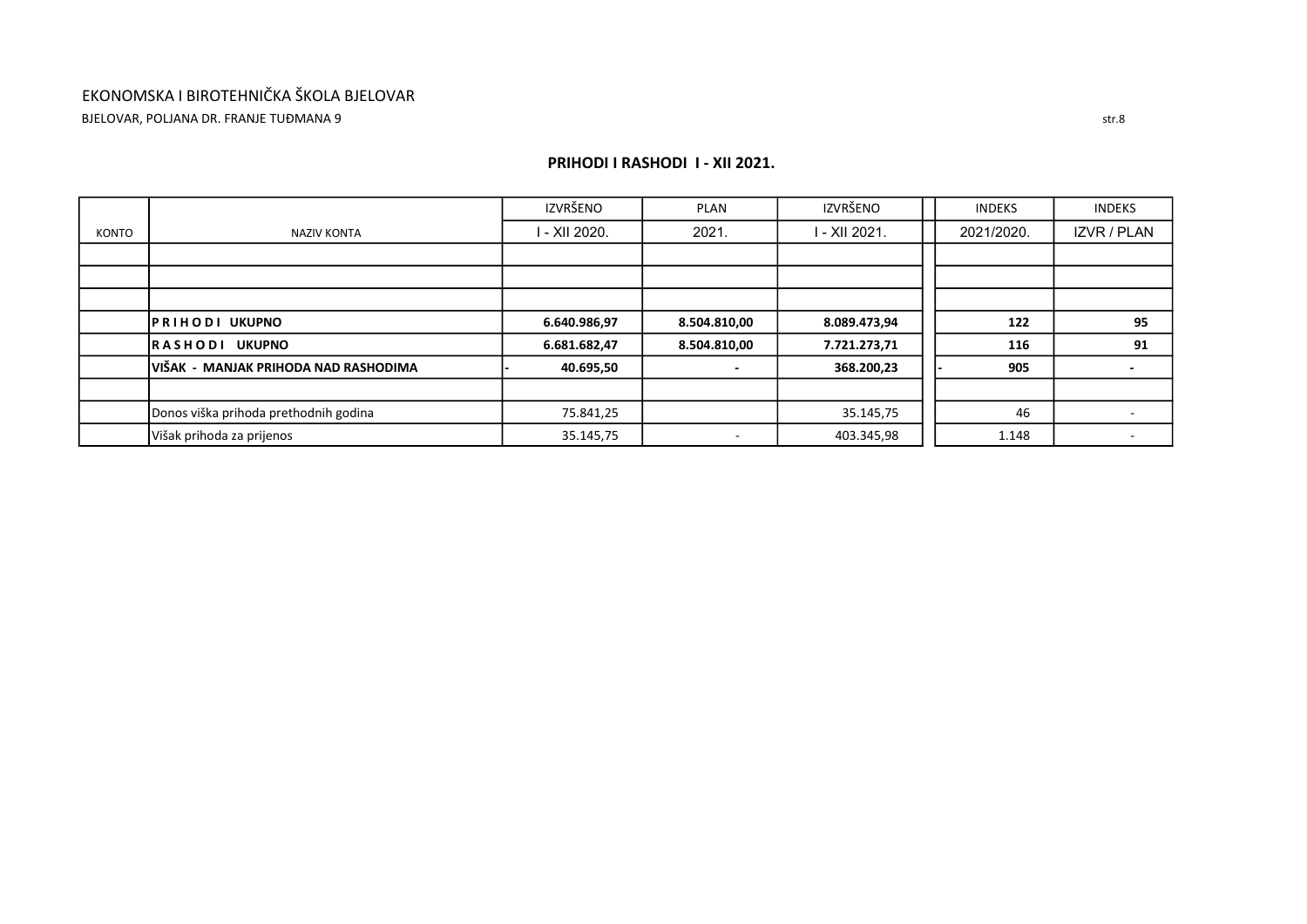BJELOVAR, POLJANA DR. FRANJE TUĐMANA 9

|                |                                                         |                | DRŽAVNI PRORAČUN |                | ŽUPANIJSKI PRORAČUN |                |               |
|----------------|---------------------------------------------------------|----------------|------------------|----------------|---------------------|----------------|---------------|
| <b>KONTO</b>   | <b>NAZIV KONTA</b>                                      | <b>RIZNICA</b> | OSTALO           | DECENTRALIZ.   | HITNE INTER.        | Shema ŠK.VOĆE  | <b>OSTALO</b> |
|                |                                                         |                |                  |                |                     |                |               |
| 636120         | TEKUĆE POMOĆI IZ DRŽ.PROR. PROR.KOR.JLP(R)S             | 6.683.384,85   | 424.369,64       |                |                     |                |               |
| 636130         | TEK.POM. PROR.KOR.IZ PROR. JLP(R)S KOJI NIJE NADL.      |                |                  |                |                     |                |               |
| 636220         | TEKUĆE POMOĆI IZ DRŽ.PROR. PROR.KOR.JLP(R)S             |                | 11.072,28        |                |                     |                |               |
| 636            | POMOĆI PROR.KOR.IZ PROR. KOJI NIJE NADLEŽAN             | 6.683.384,85   | 435.441,92       |                |                     |                |               |
| 638110         | TEK.POM. IZ DRŽ.PROR.TEMELJEM PRIJENOSA EU SRED.        |                |                  |                |                     |                |               |
| 638            | POMOĆI TEMELJEM PRIJENOSA EU SREDSTAVA                  |                |                  |                |                     |                |               |
| 641320         | KAMATE NA DEPOZITE PO VIĐENJU                           |                |                  |                |                     |                |               |
| 641            | PRIHODI OD FINANCIJSKE IMOVINE                          | $\blacksquare$ | $\blacksquare$   | $\blacksquare$ | $\blacksquare$      | $\sim$         |               |
| 661510         | PRIHODI OD PRUŽENIH USLUGA                              |                |                  |                |                     |                |               |
| 661            | PRIH. OD PRODAJE PR. I ROBE TE PRUŽENIH USL.            | $\blacksquare$ | $\blacksquare$   | $\blacksquare$ | $\blacksquare$      | $\mathbf{r}$   |               |
| 663140         | TEKUĆE DONACIJE OD OSTALIH SUBJ.IZVAN PR.               |                |                  |                |                     |                |               |
| 663210         | KAPITALNE DONACIJE OD FIZIČKIH OSOBA                    |                |                  |                |                     |                |               |
| 663            | <b>DONACIJE OD PRAV. I FIZ. OSOBA IZVAN OPĆEG PROR.</b> | $\overline{a}$ | $\overline{a}$   |                |                     |                |               |
| 671110         | PRIH. NADLEŽNOG PROR. ZA FIN.RASH.POSL.                 |                |                  | 394.372,94     | 6.507,69            | 7.676,42       | 69.518,25     |
| 671210         | PRIH. NADLEŽNOG PROR. ZA FIN.NEFIN.IMOV.                |                |                  | 5.627,37       |                     |                |               |
| 671            | PRIH. IZ NADLEŽNOG PROR. ZA FINANC. RED. DJEL.          | $\blacksquare$ | $\blacksquare$   | 400.000,31     | 6.507,69            | 7.676,42       | 69.518,25     |
| 683110         | OSTALI PRIHODI                                          |                |                  |                |                     |                |               |
| 683            | <b>OSTALI PRIHODI</b>                                   |                |                  |                |                     |                |               |
| 6              | PRIHODI POSLOVANJA                                      | 6.683.384,85   | 435.441,92       | 400.000,31     | 6.507,69            | 7.676,42       | 69.518,25     |
| 721110         | STAMBENI OBJEKTI ZA ZAPOSLENE                           |                |                  |                |                     |                |               |
| 721            | PRIHODI OD PRODAJE GRAĐEVINSKIH OBJEKATA                | $\blacksquare$ | $\blacksquare$   | $\blacksquare$ | $\blacksquare$      | $\blacksquare$ |               |
| $\overline{7}$ | PRIHODI OD PRODAJE NEFINANCIJSKE IMOVINE                |                |                  |                |                     |                |               |
| 922110         | VIŠAK PRIHODA prethodnih godina                         |                |                  |                |                     |                |               |
|                | <b>PRIHODI UKUPNO</b>                                   | 6.683.384,85   | 435.441,92       | 400.000,31     | 6.507,69            | 7.676,42       | 69.518,25     |
|                |                                                         |                |                  |                |                     |                |               |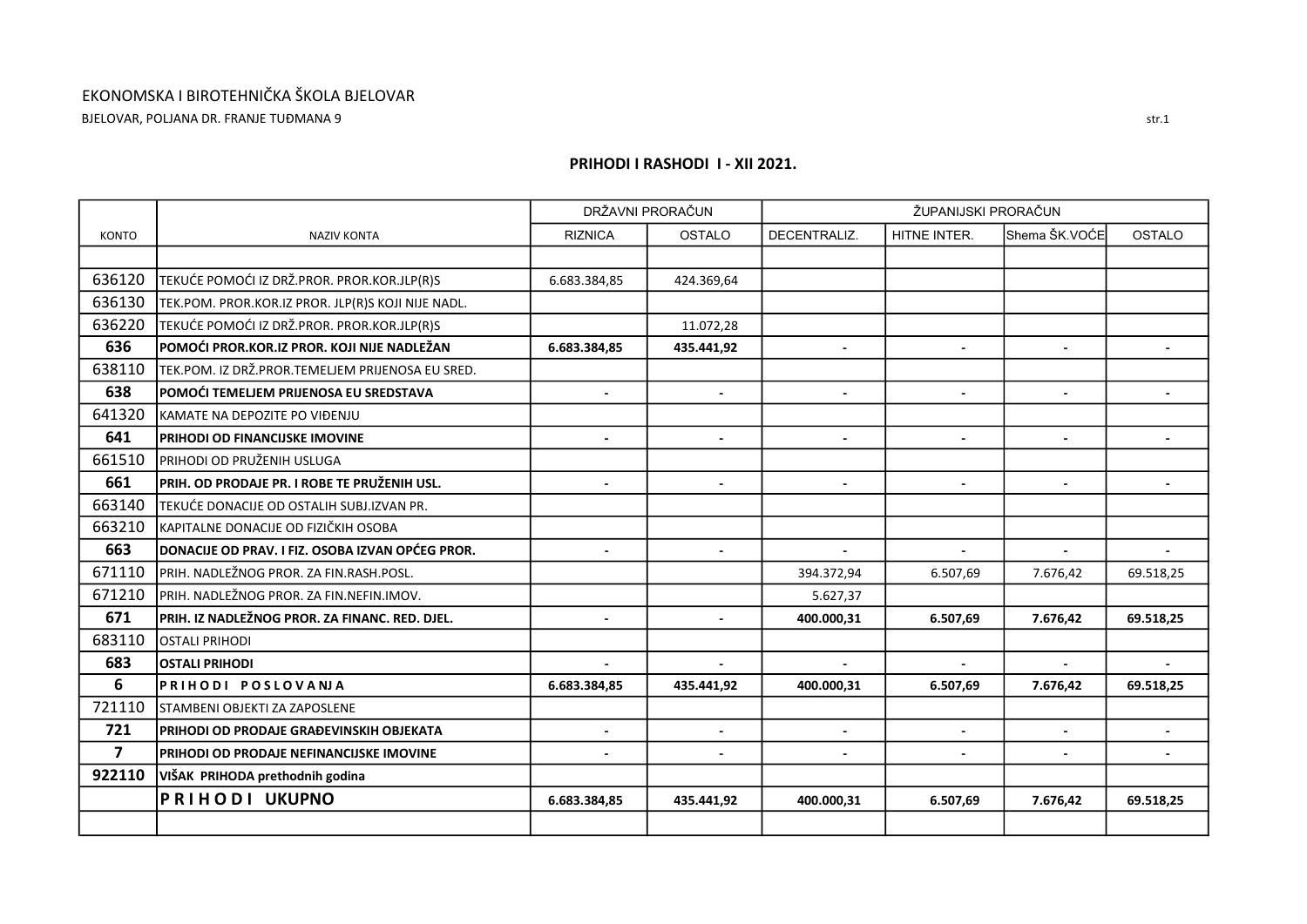BJELOVAR, POLJANA DR. FRANJE TUĐMANA 9

|              |                                                      |                | DRŽAVNI PRORAČUN |                | ŽUPANIJSKI PRORAČUN |                |               |
|--------------|------------------------------------------------------|----------------|------------------|----------------|---------------------|----------------|---------------|
| <b>KONTO</b> | <b>NAZIV KONTA</b>                                   | <b>RIZNICA</b> | <b>OSTALO</b>    | DECENTRALIZ.   | HITNE INTER.        | Shema ŠK.VOĆE  | <b>OSTALO</b> |
| 311111       | IPLAĆE ZA ZAPOSLENE                                  | 5.424.951,55   | 3.337,35         |                |                     |                | 38.625,09     |
| 311131       | PLAĆE PO SUDSKIM PRESUDAMA                           |                | 198.812,67       |                |                     |                |               |
| 311311       | PLAĆE ZA PREKOVREMENI RAD                            | 96.724,67      |                  |                |                     |                |               |
| 311          | PLAĆE (BRUTO)                                        | 5.521.676,22   | 202.150,02       |                |                     |                | 38.625,09     |
| 312121       | <b>NAGRADE</b>                                       | 46.295,43      | 9.999,99         |                |                     |                |               |
| 312131       | <b>DAROVI</b>                                        | 96.900,00      |                  |                |                     |                | 1.500,00      |
| 312141       | <b>OTPREMNINE</b>                                    |                |                  |                |                     |                |               |
| 312151       | NAKNADE ZA BOLEST, INVAL. I SMRTNI SLUČAJ            | 19.611,67      |                  |                |                     |                |               |
| 312161       | REGRES ZA GODIŠNJI ODMOR                             | 67.500,00      |                  |                |                     |                | 1.500,00      |
| 312          | <b>OSTALI RASHODI ZA ZAPOSLENE</b>                   | 230.307,10     | 9.999,99         |                |                     |                | 3.000,00      |
| 313211       | DOPRINOSI ZA OBVEZNO ZDRAVSTVENO OSIGURANJE          | 911.076,53     | 30.372,76        |                |                     |                | 6.373,16      |
| 313221       | DOPRINOSI ZA OBVEZNO ZDR. OSIGUR. - ZAŠTITA ZDRAVLJA |                | 993,97           |                |                     |                |               |
| 313321       | DOPRINOSI ZA OBVEZNO OSIG. U SLUČAJU NEZAPOSLENOSTI  |                | 3.379,84         |                |                     |                |               |
| 313          | <b>DOPRINOSI NA PLAĆE</b>                            | 911.076,53     | 34.746,57        | $\blacksquare$ |                     | $\blacksquare$ | 6.373,16      |
| 31           | <b>RASHODI ZA ZAPOSLENE</b>                          | 6.663.059,85   | 246.896,58       |                |                     |                | 47.998,25     |
| 321111       | <b>DNEVNICE ZA SLUŽBENI PUT U ZEMLJI</b>             |                |                  | 3.740,00       |                     |                |               |
| 321121       | IDNEVNICE ZA SLUŽBENI PUT U INOZEMSTVU               |                |                  |                |                     |                |               |
| 321131       | NAKNADE ZA SMJEŠTAJ NA SLUŽB. PUTU U ZEMLJI          |                |                  | 3.621,00       |                     |                |               |
| 321141       | NAKNADE ZA SMJEŠTAJ NA SLUŽB. PUTU U INOZ.           |                |                  |                |                     |                |               |
| 321151       | NAKNADE ZA PRIJEVOZ NA SLUŽB. PUTU U ZEMLJI          |                |                  | 4.562,00       |                     |                |               |
| 321161       | NAKNADE ZA PRIJEVOZ NA SLUŽB. PUTU U INOZ.           |                |                  |                |                     |                |               |
| 3211         | SLUŽBENA PUTOVANJA                                   |                | $\blacksquare$   | 11.923,00      | $\blacksquare$      |                |               |
| 321211       | NAKNADE ZA PRIJEVOZ NA POSAO I S POSLA               |                |                  | 86.201,36      |                     |                |               |
| 3212         | NAKN. ZA PRIJEVOZ, RAD NA TERENU I ODVOJENI Ž.       |                |                  | 86.201,36      |                     |                |               |
| 321311       | SEMINARI, SAVJETOVANJA I SIMPOZIJI                   |                |                  | 950,00         |                     |                |               |
|              |                                                      |                |                  |                |                     |                |               |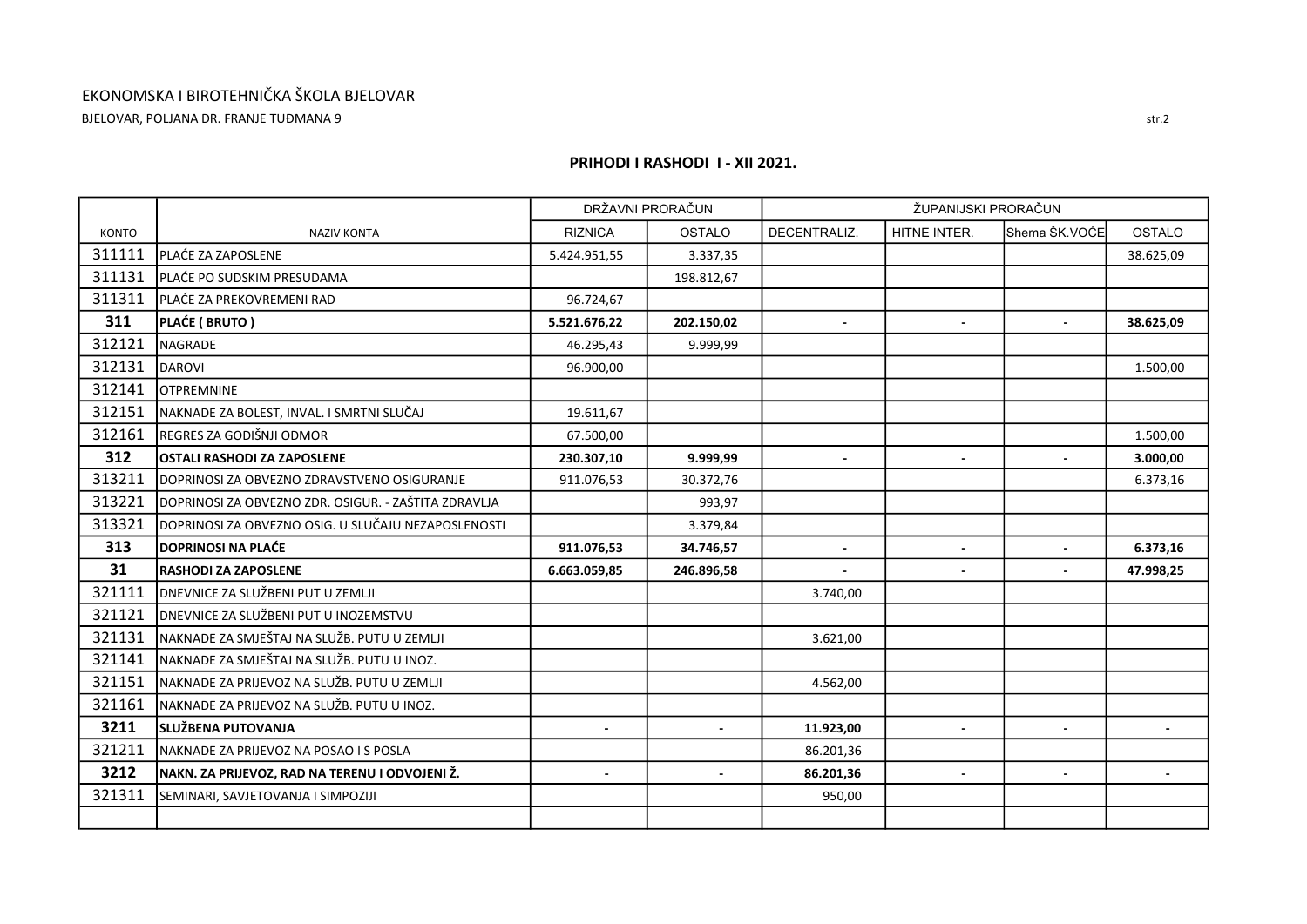BJELOVAR, POLJANA DR. FRANJE TUĐMANA 9

|              |                                                       |                | DRŽAVNI PRORAČUN |              | ŽUPANIJSKI PRORAČUN      |                |                          |
|--------------|-------------------------------------------------------|----------------|------------------|--------------|--------------------------|----------------|--------------------------|
| <b>KONTO</b> | <b>NAZIV KONTA</b>                                    | <b>RIZNICA</b> | <b>OSTALO</b>    | DECENTRALIZ. | HITNE INTER.             | Shema ŠK.VOĆE  | <b>OSTALO</b>            |
| 321321       | TEČAJEVI I STRUČNI ISPITI                             |                |                  |              |                          |                |                          |
| 3213         | <b>STRUČNO USAVRŠAVANJE ZAPOSLENIKA</b>               | $\blacksquare$ | $\blacksquare$   | 950,00       | $\blacksquare$           |                |                          |
| 321411       | NAKNADE ZA KORIŠT. VLAST.AUTOMOBILA U SL.SVRHE        |                |                  | 1.747,56     |                          |                |                          |
| 3214         | OSTALE NAKNADE TROŠKOVA ZAPOSLENIMA                   |                |                  | 1.747,56     |                          |                |                          |
| 321          | NAKNADE TROŠKOVA ZAPOSLENIMA                          |                |                  | 100.821,92   |                          |                |                          |
| 322111       | <b>UREDSKI MATERIJAL</b>                              |                |                  | 9.566,13     |                          |                |                          |
| 322121       | LITERATURA ( publikacije, časopisi, knjige i ostalo ) |                |                  | 4.747,00     |                          |                |                          |
| 322141       | MATERIJAL I SREDSTVA ZA ČIŠĆENJE I ODRŽAV.            |                |                  | 12.022,87    |                          |                |                          |
| 322161       | MATERIJAL ZA HIGIJENSKE POTREBE I NJEGU               |                |                  | 12.772,86    |                          |                |                          |
| 322191       | lOSTALI MATERIJAL ZA POTREBE REDOVNOG POSLOV.         |                |                  | 4.102,77     |                          |                |                          |
| 3221         | UREDSKI MATERIJAL I OSTALI MATERIJALNI RASHODI        | $\blacksquare$ |                  | 43.211,63    | $\blacksquare$           | $\blacksquare$ | $\blacksquare$           |
| 322221       | POMOĆNI I SANITETSKI MATERIJAL                        |                |                  | 1.809,34     |                          |                | 4.000,00                 |
| 322241       | <b>NAMIRNICE</b>                                      |                |                  |              |                          | 7.676,42       |                          |
| 3222         | <b>MATERIJAL I SIROVINE</b>                           | $\blacksquare$ | $\blacksquare$   | 1.809,34     |                          | 7.676,42       | 4.000,00                 |
| 322311       | ELEKTRIČNA ENERGIJA                                   |                |                  | 47.755,34    |                          |                |                          |
| 322331       | Ipi in                                                |                |                  | 66.272,46    |                          |                |                          |
| 322341       | MOTORNI BENZIN I DIZEL GORIVO                         |                |                  | 253,72       |                          |                |                          |
| 3223         | <b>ENERGIJA</b>                                       |                |                  | 114.281,52   |                          |                |                          |
| 322411       | MATER. I DIJELOVI ZA TEK.I INV. ODRŽAV. GRAĐ.OBJ.     |                |                  |              |                          |                |                          |
| 322421       | MATER. I DIJELOVI ZA TEK.I INV. ODRŽAV. OPREME        |                |                  | 17.423,04    |                          |                |                          |
| 3224         | MATERIJAL I DIJELOVI ZA TEK. I INVEST. ODRŽAV.        |                |                  | 17.423,04    |                          |                |                          |
| 322511       | <b>SITNI INVENTAR</b>                                 |                |                  | 1.098,89     |                          |                |                          |
| 3225         | <b>ISITNI INVENTAR I AUTO GUME</b>                    | $\blacksquare$ | $\blacksquare$   | 1.098,89     | $\blacksquare$           | $\blacksquare$ | $\overline{\phantom{a}}$ |
| 322711       | SLUŽBENA, RADNA I ZAŠTITNA ODJEĆA I OBUĆA             |                |                  | 3.389,89     |                          |                |                          |
| 3227         | SLUŽBENA, RADNA I ZAŠTITNA ODJEĆA I OBUĆA             |                |                  | 3.389,89     | $\overline{\phantom{a}}$ |                |                          |
|              |                                                       |                |                  |              |                          |                |                          |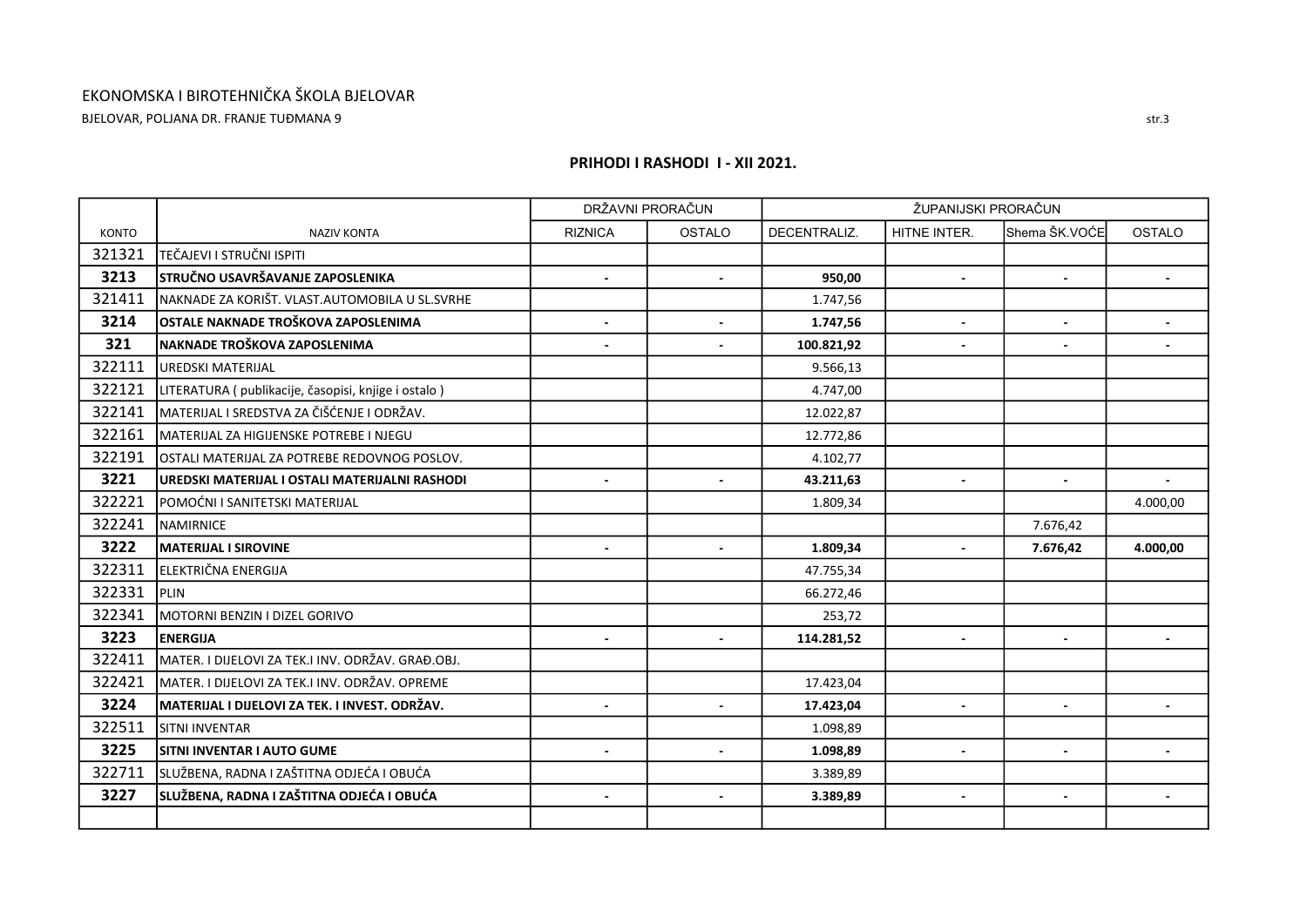BJELOVAR, POLJANA DR. FRANJE TUĐMANA 9

|              |                                                 |                          | DRŽAVNI PRORAČUN |              | ŽUPANIJSKI PRORAČUN      |                          |                          |
|--------------|-------------------------------------------------|--------------------------|------------------|--------------|--------------------------|--------------------------|--------------------------|
| <b>KONTO</b> | <b>NAZIV KONTA</b>                              | <b>RIZNICA</b>           | OSTALO           | DECENTRALIZ. | HITNE INTER.             | Shema ŠK.VOĆE            | <b>OSTALO</b>            |
| 322          | RASHODI ZA MATERIJAL I ENERGIJU                 | $\overline{\phantom{a}}$ |                  | 181.214,31   |                          | 7.676,42                 | 4.000,00                 |
| 323111       | USLUGE TELEFONA, TELEFAKSA                      |                          |                  | 1.835,30     |                          |                          |                          |
| 323121       | <b>USLUGE INTERNETA</b>                         |                          |                  | 1.470,29     |                          |                          |                          |
| 323131       | POŠTARINA (pisma, tiskanice i sl.)              |                          |                  | 6.216,67     |                          |                          |                          |
| 323191       | OSTALE USLUGE ZA KOMUNIKACIJU I PRIJEVOZ        |                          |                  | 250,00       |                          |                          |                          |
| 3231         | USLUGE TELEFONA, POŠTE I PRIJEVOZA              | $\blacksquare$           | $\blacksquare$   | 9.772,26     | $\blacksquare$           | $\overline{\phantom{a}}$ | $\blacksquare$           |
| 323211       | USLUGE TEK. I INV. ODRŽAV. GRAĐ. OBJEKATA       |                          |                  |              |                          |                          |                          |
| 323221       | USLUGE TEK. I INV. ODRŽAV. POSTROJENJA I OPREME |                          |                  | 10.863,41    | 6.507,69                 |                          |                          |
| 323291       | OSTALE USLUGE TEK. I INV. ODRŽAVANJA            |                          |                  | 5.304,04     |                          |                          |                          |
| 3232         | USLUGE TEKUĆEG I INVESTICIJSKOG ODRŽAVANJA      | $\blacksquare$           | $\overline{a}$   | 16.167,45    | 6.507,69                 | $\blacksquare$           |                          |
| 323311       | <b>IELEKTRONSKI MEDIJ</b>                       |                          |                  |              |                          |                          |                          |
| 323321       | <b>TISAK</b>                                    |                          |                  | 4.278,00     |                          |                          |                          |
| 323391       | OSTALE USLUGE PROMIDŽBE I INFORMIRANJA          |                          |                  | 1.920,00     |                          |                          |                          |
| 3233         | USLUGE PROMIDŽBE I INFORMIRANJA                 | $\blacksquare$           | $\blacksquare$   | 6.198,00     | $\blacksquare$           | $\blacksquare$           |                          |
| 323411       | OPSKRBA VODOM                                   |                          |                  | 8.092,13     |                          |                          |                          |
| 323421       | IZNOŠENJE I ODVOZ SMEĆA                         |                          |                  | 8.969,28     |                          |                          |                          |
| 323441       | DIMNJAČARSKE I EKOLOŠKE USLUGE                  |                          |                  |              |                          |                          |                          |
| 323491       | OSTALE KOMUNALNE USLUGE                         |                          |                  |              |                          |                          |                          |
| 3234         | <b>KOMUNALNE USLUGE</b>                         | $\blacksquare$           | $\blacksquare$   | 17.061,41    | $\blacksquare$           |                          |                          |
| 323521       | ZAKUPNINE I NAJAMNINE ZA GRAĐEV. OBJEKTE        |                          |                  | 4.512,50     |                          |                          |                          |
| 323541       | <b>LICENCE</b>                                  |                          |                  | 6.218,98     |                          |                          |                          |
| 3235         | <b>ZAKUPNINE I NAJAMNINE</b>                    |                          |                  | 10.731,48    | $\overline{\phantom{a}}$ |                          |                          |
| 323611       | OBVEZNI I PREVENTIVNI ZDRAV. PREGLEDI ZAPOSL.   |                          |                  | 13.670,00    |                          |                          |                          |
| 323631       | LABORATORIJSKE USLUGE                           |                          | 12.025,04        |              |                          |                          |                          |
| 3236         | <b>ZDRAVSTVENE I VETERINARSKE USLUGE</b>        | $\overline{\phantom{a}}$ | 12.025,04        | 13.670,00    | $\blacksquare$           | $\blacksquare$           | $\overline{\phantom{a}}$ |
| 323711       | AUTORSKI UGOVORI                                |                          |                  |              |                          |                          |                          |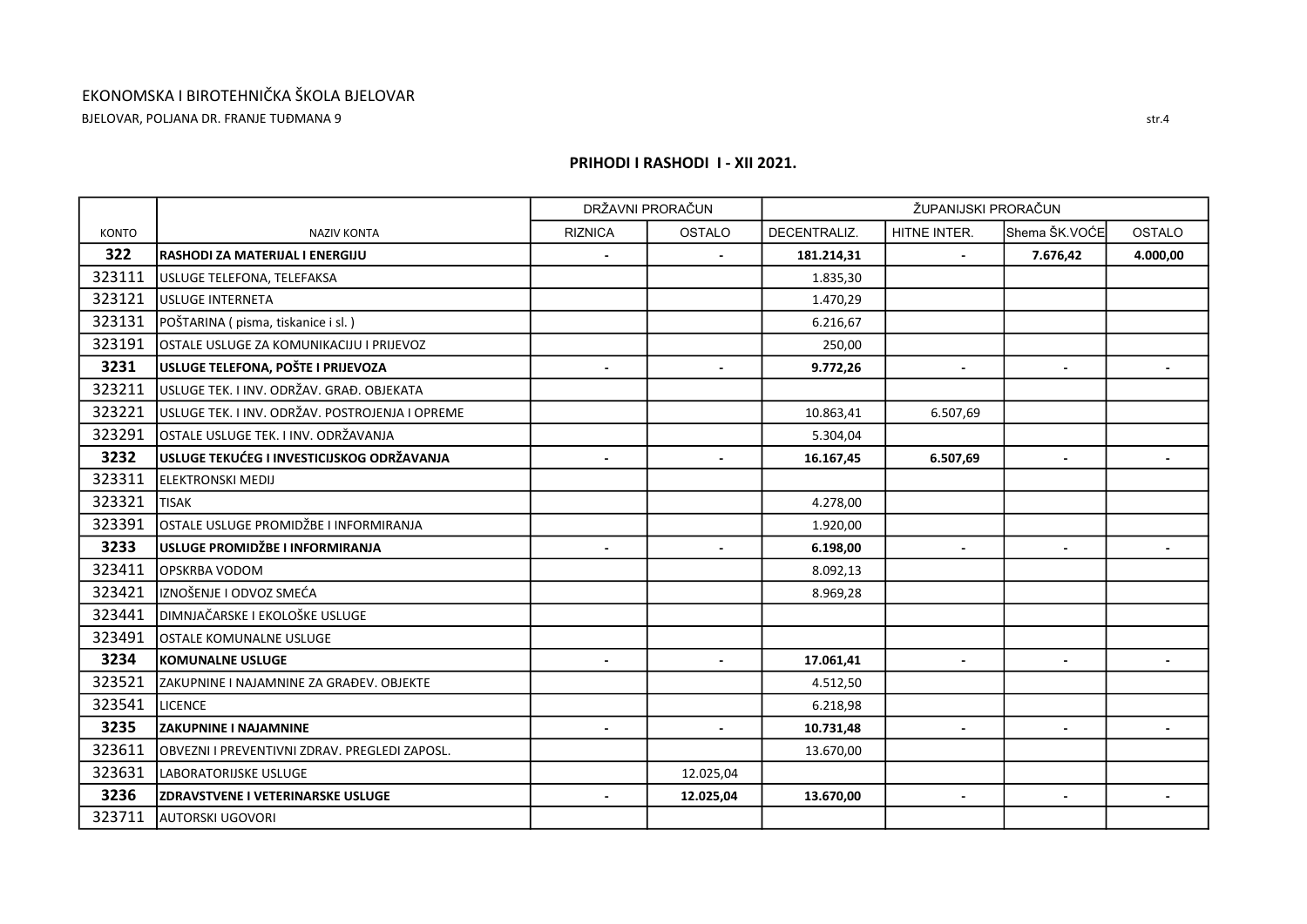BJELOVAR, POLJANA DR. FRANJE TUĐMANA 9

|              |                                                     |                          | DRŽAVNI PRORAČUN | ŽUPANIJSKI PRORAČUN      |                          |                |                |
|--------------|-----------------------------------------------------|--------------------------|------------------|--------------------------|--------------------------|----------------|----------------|
| <b>KONTO</b> | <b>NAZIV KONTA</b>                                  | <b>RIZNICA</b>           | <b>OSTALO</b>    | DECENTRALIZ.             | HITNE INTER.             | Shema ŠK.VOĆE  | <b>OSTALO</b>  |
| 323721       | <b>UGOVORI O DJELU</b>                              |                          |                  |                          |                          |                |                |
| 323731       | USLUGE ODVJETNIKA I PRAVNOG SAVJETOVANJA            |                          |                  | 1.287,50                 |                          |                |                |
| 323791       | OSTALE INTELEKTUALNE USLUGE                         |                          |                  | 23.933,75                |                          |                |                |
| 3237         | IINTELEKTUALNE I OSOBNE USLUGE                      | $\blacksquare$           |                  | 25.221,25                | $\blacksquare$           |                |                |
| 323811       | USLUGE AŽURIRANJA RAČUNALNIH BAZA                   |                          |                  | 1.295,55                 |                          |                |                |
| 323891       | OSTALE RAČUNALNE USLUGE                             |                          |                  | 900,00                   |                          |                | 11.520,00      |
| 3238         | <b>RAČUNALNE USLUGE</b>                             |                          |                  | 2.195,55                 |                          |                | 11.520,00      |
| 323911       | GRAF. I TISK. USLUGE, USL. KOPIRANJA, UVEZIV. I SL. |                          |                  | 4.532,00                 |                          |                |                |
| 323921       | FILM I IZRADA FOTOGRAFIJA                           |                          |                  | 500,00                   |                          |                |                |
| 323931       | UREĐENJE PROSTORA                                   |                          |                  | 3.427,66                 |                          |                |                |
| 323951       | USLUGE ČIŠĆENJA, PRANJA I SLIČNO                    |                          |                  | 1.125,00                 |                          |                |                |
| 323961       | USLUGE ČUVANJA IMOVINE I OSOBA                      |                          |                  | 1.500,00                 |                          |                |                |
| 323991       | OSTALE NESPOMENUTE USLUGE                           |                          |                  | 1.034,38                 |                          |                |                |
| 3239         | <b>lOSTALE USLUGE</b>                               | $\sim$                   | $\overline{a}$   | 12.119,04                | $\overline{a}$           | $\blacksquare$ |                |
| 323          | <b>RASHODI ZA USLUGE</b>                            |                          | 12.025,04        | 113.136,44               | 6.507,69                 |                | 11.520,00      |
| 324111       | NAKNADE TROŠKOVA SLUŽBENOG PUTA                     |                          |                  |                          |                          |                |                |
| 324121       | NAKNADE OSTALIH TROŠKOVA                            |                          |                  |                          |                          |                |                |
| 324          | NAKN. TROŠKOVA OSOBAMA IZVAN RADNOG ODN.            | $\overline{\phantom{a}}$ |                  | $\overline{\phantom{a}}$ |                          |                |                |
| 329231       | PREMIJE OSIGURANJA ZAPOSLENIH                       |                          |                  |                          |                          |                |                |
| 3292         | <b>PREMIJE OSIGURANJA</b>                           | $\blacksquare$           | $\blacksquare$   | $\sim$                   | $\blacksquare$           | $\blacksquare$ | $\blacksquare$ |
| 329311       | REPREZENTACIJA                                      |                          |                  | 7.963,56                 |                          |                |                |
| 3293         | REPREZENTACIJA                                      | $\overline{a}$           | $\blacksquare$   | 7.963,56                 | $\blacksquare$           | $\blacksquare$ |                |
| 329411       | TUZEMNE ČLANARINE                                   |                          |                  | 1.000,00                 |                          |                |                |
| 329421       | MEĐUNARODNE ČLANARINE                               |                          |                  |                          |                          |                |                |
| 3294         | ČLANARINE I NORME                                   |                          |                  | 1.000,00                 | $\overline{\phantom{a}}$ |                |                |
|              |                                                     |                          |                  |                          |                          |                |                |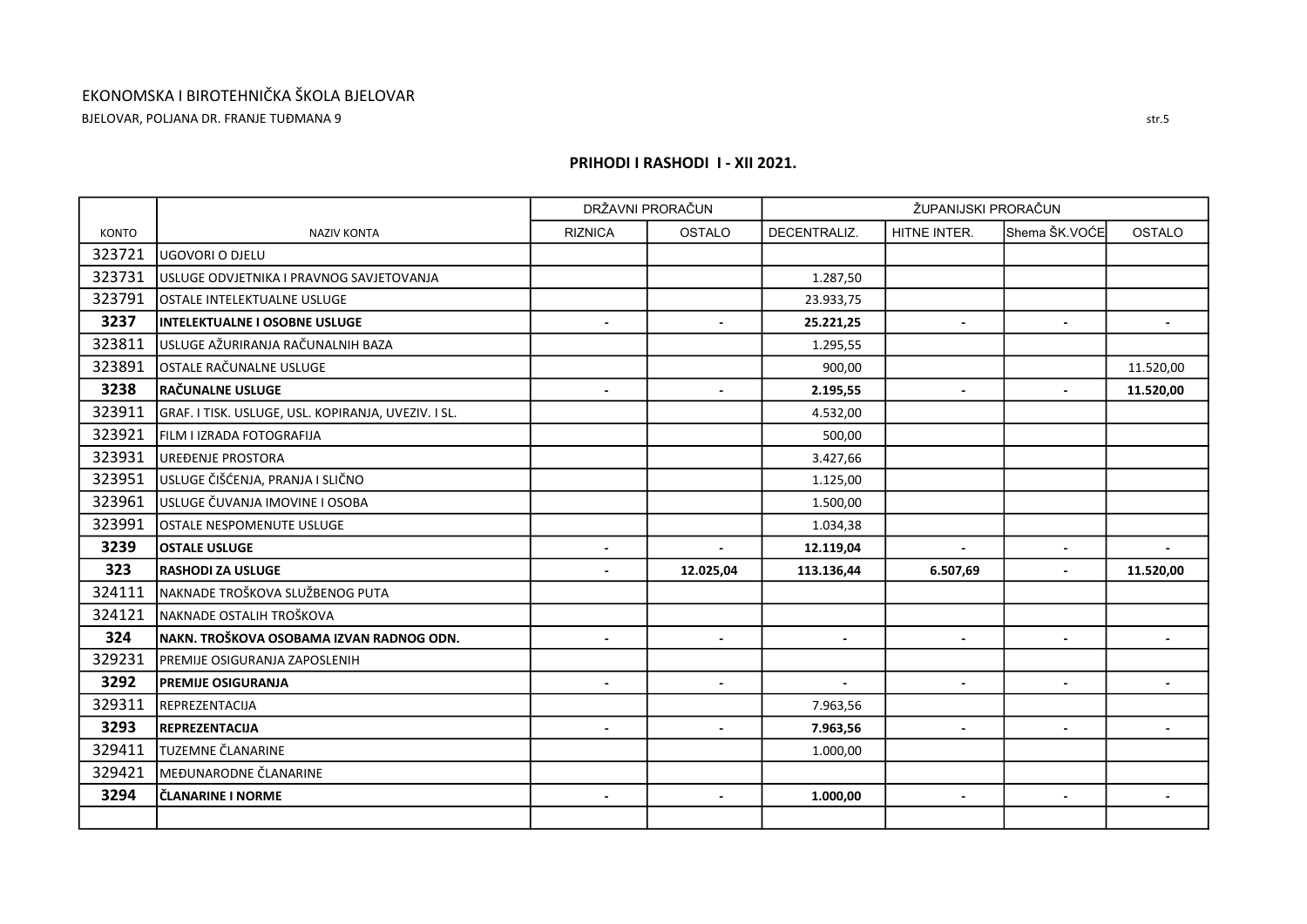BJELOVAR, POLJANA DR. FRANJE TUĐMANA 9

|              |                                                  |                           | DRŽAVNI PRORAČUN | ŽUPANIJSKI PRORAČUN |                          |                          |                          |  |
|--------------|--------------------------------------------------|---------------------------|------------------|---------------------|--------------------------|--------------------------|--------------------------|--|
| <b>KONTO</b> | <b>NAZIV KONTA</b>                               | <b>RIZNICA</b>            | <b>OSTALO</b>    | DECENTRALIZ.        | HITNE INTER.             | Shema ŠK.VOĆE            | <b>OSTALO</b>            |  |
| 329511       | UPRAVNE I ADMINISTRATIVNE PRISTOJBE              |                           |                  |                     |                          |                          |                          |  |
| 329521       | <b>SUDSKE PRISTOJBE</b>                          |                           | 10.625,00        | 500,00              |                          |                          |                          |  |
| 329531       | JAVNOBILJEŽNIČKE PRISTOJBE                       |                           |                  | 90,00               |                          |                          |                          |  |
| 329551       | NOVČANA NAKN. POSLOD. ZBOG NEZAPOŠLJAV. INVAL.   | 20.325,00                 |                  |                     |                          |                          |                          |  |
| 329591       | <b>OSTALE PRISTOJBE I NAKNADE</b>                |                           |                  |                     |                          |                          |                          |  |
| 3295         | <b>PRISTOJBE I NAKNADE</b>                       | 20.325,00                 | 10.625,00        | 590,00              | $\blacksquare$           | $\blacksquare$           | $\blacksquare$           |  |
| 329611       | TROŠKOVI SUDSKIH POSTUPAKA                       |                           | 91.631,29        |                     |                          |                          |                          |  |
| 3296         | TROŠKOVI SUDSKIH POSTUPAKA                       |                           | 91.631,29        | $\blacksquare$      | $\blacksquare$           | $\sim$                   |                          |  |
| 329911       | RASHODI PROTOKOLA (vijenci, cvijeće)             |                           |                  | 600,00              |                          |                          |                          |  |
| 329991       | OSTALI NESPOMENUTI RASHODI POSLOVANJA            |                           |                  | 2.795,79            |                          |                          |                          |  |
| 3299         | OSTALI NESPOMENUTI RASHODI POSLOVANJA            | $\mathbb{Z}^{\mathbb{Z}}$ | $\sim$           | 3.395,79            | $\blacksquare$           |                          |                          |  |
| 329          | OSTALI NESPOMENUTI RASHODI POSLOVANJA            | 20.325,00                 | 102.256,29       | 12.949,35           | $\blacksquare$           | $\blacksquare$           | $\blacksquare$           |  |
| 343111       | <b>USLUGE BANAKA</b>                             |                           |                  | 115,00              |                          |                          |                          |  |
| 343121       | USLUGE PLATNOG PROMETA                           |                           |                  | 4.301,19            |                          |                          |                          |  |
| 3431         | <b>BANKARSKE USLUGE I USLUGE PLATNOG PROMETA</b> | $\overline{\phantom{a}}$  | $\blacksquare$   | 4.416,19            | $\overline{\phantom{a}}$ | $\overline{\phantom{a}}$ | $\overline{\phantom{a}}$ |  |
| 343311       | <b>ZATEZNE KAMATE ZA POREZE</b>                  |                           | 1.571,59         |                     |                          |                          |                          |  |
| 343321       | IZATEZNE KAMATE ZA DOPRINOSE                     |                           | 25.378,26        |                     |                          |                          |                          |  |
| 343331       | ZATEZNE KAMATE IZ POSLOVNIH ODNOSA               |                           | 2.200,62         | 25,77               |                          |                          |                          |  |
| 343391       | lostale zatezne kamate                           |                           | 41.291,26        |                     |                          |                          |                          |  |
| 3433         | <b>ZATEZNE KAMATE</b>                            |                           | 70.441,73        | 25,77               | $\blacksquare$           | $\blacksquare$           |                          |  |
| 343491       | OSTALI NESPOMENUTI FINANCIJSKI RASHODI           |                           |                  |                     |                          |                          |                          |  |
| 3434         | OSTALI NESPOMENUTI FINANCIJSKI RASHODI           | $\overline{\phantom{a}}$  | $\blacksquare$   | $\blacksquare$      | $\blacksquare$           | $\sim$                   |                          |  |
| 343          | <b>OSTALI FINANCIJSKI RASHODI</b>                | $\blacksquare$            | 70.441,73        | 4.441,96            | $\blacksquare$           | $\blacksquare$           |                          |  |
| 372191       | OSTALE NAKNADE IZ PRORAČUNA U NOVCU              |                           |                  |                     |                          |                          | 6.000,00                 |  |
| 372          | OSTALE NAKNADE GRAĐANIMA I KUĆ. IZ PRORAČUNA     | $\blacksquare$            | $\blacksquare$   | $\blacksquare$      | $\blacksquare$           | $\blacksquare$           | 6.000,00                 |  |
| 381191       | OSTALE TEKUĆE DONACIJE                           |                           |                  |                     |                          |                          |                          |  |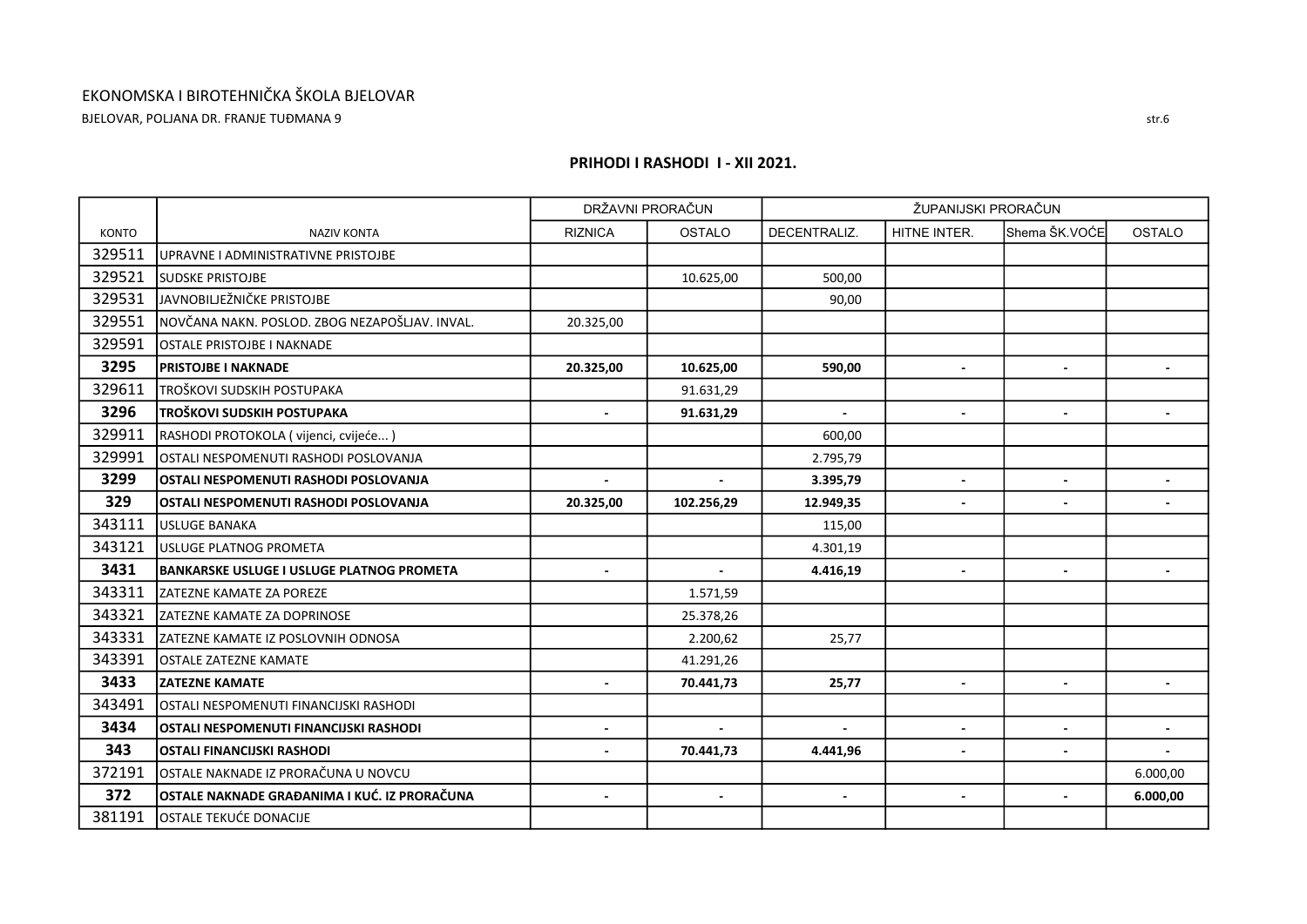BJELOVAR, POLJANA DR. FRANJE TUĐMANA 9

|                         |                                                 |                          | DRŽAVNI PRORAČUN | ŽUPANIJSKI PRORAČUN |                          |                |                |  |
|-------------------------|-------------------------------------------------|--------------------------|------------------|---------------------|--------------------------|----------------|----------------|--|
| <b>KONTO</b>            | <b>NAZIV KONTA</b>                              | <b>RIZNICA</b>           | <b>OSTALO</b>    | DECENTRALIZ.        | HITNE INTER.             | Shema ŠK.VOĆE  | <b>OSTALO</b>  |  |
| 381                     | <b>TEKUĆE DONACIJE</b>                          |                          |                  |                     |                          |                |                |  |
| $\overline{\mathbf{3}}$ | <b>RASHODI POSLOVANJA</b>                       | 6.683.384,85             | 431.619,64       | 412.563,98          | 6.507,69                 | 7.676,42       | 69.518,25      |  |
|                         |                                                 |                          |                  |                     |                          |                |                |  |
| 422111                  | RAČUNALA I RAČUNALNA OPREMA                     |                          |                  |                     |                          |                |                |  |
| 422121                  | UREDSKI NAMJEŠTAJ                               |                          |                  | 1.693,00            |                          |                |                |  |
| 422191                  | OSTALA UREDSKA OPREMA                           |                          |                  |                     |                          |                |                |  |
| 4221                    | UREDSKA OPREMA I NAMJEŠTAJ                      |                          |                  | 1.693,00            |                          |                |                |  |
| 422211                  | <b>RADIO I TV PRIJEMNICI</b>                    |                          |                  |                     |                          |                |                |  |
| 4222                    | <b>KOMUNIKACIJSKA OPREMA</b>                    | $\blacksquare$           | $\blacksquare$   | $\blacksquare$      | $\overline{\phantom{a}}$ | $\blacksquare$ |                |  |
|                         |                                                 |                          |                  |                     |                          |                |                |  |
| 422391                  | OSTALA OPREMA ZA ODRŽAVANJE I ZAŠTITU           |                          |                  |                     |                          |                |                |  |
| 4223                    | OPREMA ZA ODRŽAVANJE I ZAŠTITU                  | $\sim$                   | $\sim$           | $\sim$              | $\blacksquare$           | $\blacksquare$ | $\sim$         |  |
| 422611                  | SPORTSKA OPREMA                                 |                          |                  |                     |                          |                |                |  |
| 422621                  | <b>GLAZBENA OPREMA</b>                          |                          |                  |                     |                          |                |                |  |
| 4226                    | SPORTSKA I GLAZBENA OPREMA                      | $\blacksquare$           | $\blacksquare$   | $\blacksquare$      | $\overline{\phantom{a}}$ | $\blacksquare$ |                |  |
| 422731                  | OPREMA                                          |                          |                  |                     |                          |                |                |  |
| 4227                    | UREĐAJI, STROJEVI I OPREMA ZA OSTALE NAMJENE    | $\overline{a}$           | $\blacksquare$   | $\sim$              |                          | $\sim$         |                |  |
| 422                     | <b>POSTROJENJA I OPREMA</b>                     | $\overline{\phantom{a}}$ |                  | 1.693,00            |                          |                |                |  |
| 424111                  | KNJIGE                                          |                          | 11.072,28        | 3.934,37            |                          |                |                |  |
| 424                     | KNJIGE, UMJETNIČKA DJELA I OSTALE IZL. VRIJ.    | $\blacksquare$           | 11.072,28        | 3.934,37            | $\blacksquare$           | $\blacksquare$ | $\blacksquare$ |  |
| 426211                  | ULAGANJA U RAČUNALNE PROGRAME                   |                          |                  |                     |                          |                |                |  |
| 426321                  | ZVUČNI I TEKSTUALNI ZAPISI                      |                          |                  |                     |                          |                |                |  |
| 426                     | NEMATERIJALNA PROIZVEDENA IMOVINA               | $\blacksquare$           | $\blacksquare$   | $\sim$              | $\blacksquare$           | $\blacksquare$ | $\blacksquare$ |  |
| $\overline{\mathbf{4}}$ | <b>IRASHODI ZA NABAVU NEFINANCIJSKE IMOVINE</b> |                          | 11.072,28        | 5.627,37            |                          |                |                |  |
|                         | RASHODI UKUPNO                                  | 6.683.384,85             | 442.691,92       | 418.191,35          | 6.507,69                 | 7.676,42       | 69.518,25      |  |
|                         |                                                 |                          |                  |                     |                          |                |                |  |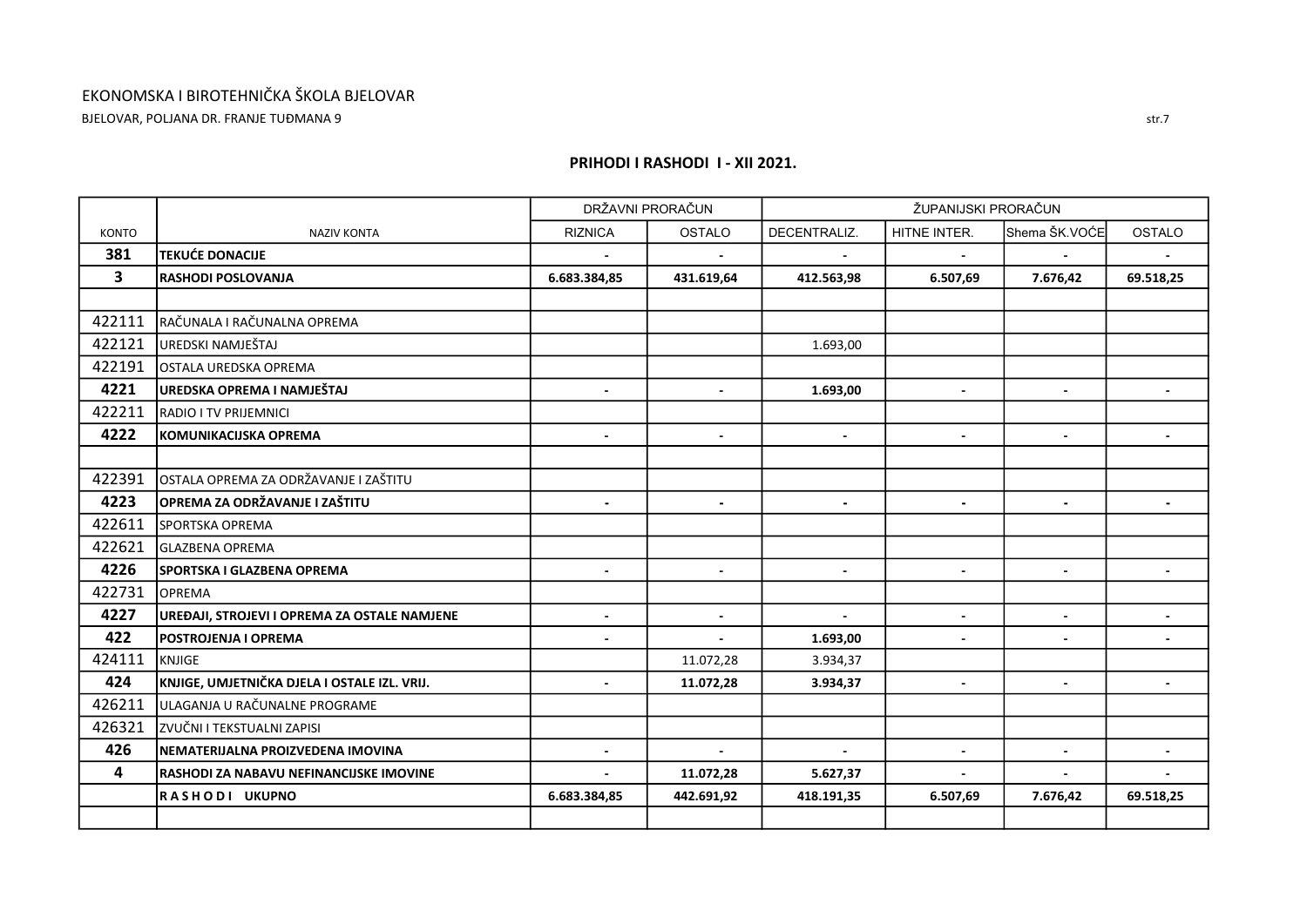## EKONOMSKA I BIROTEHNIČKA ŠKOLA BJELOVAR BJELOVAR, POLJANA DR. FRANJE TUĐMANA 9

|       |                                       |                          | DRŽAVNI PRORAČUN |              | ŽUPANIJSKI PRORAČUN      |                          |                          |  |  |  |  |
|-------|---------------------------------------|--------------------------|------------------|--------------|--------------------------|--------------------------|--------------------------|--|--|--|--|
| KONTO | NAZIV KONTA                           | <b>RIZNICA</b>           | <b>OSTALO</b>    | DECENTRALIZ. | HITNE INTER.             | Shema ŠK.VOĆE            | OSTALO                   |  |  |  |  |
|       |                                       |                          |                  |              |                          |                          |                          |  |  |  |  |
|       |                                       |                          |                  |              |                          |                          |                          |  |  |  |  |
|       |                                       |                          |                  |              |                          |                          |                          |  |  |  |  |
|       | <b>PRIHODI UKUPNO</b>                 | 6.683.384,85             | 435.441,92       | 400.000,31   | 6.507,69                 | 7.676,42                 | 69.518,25                |  |  |  |  |
|       | <b>UKUPNO</b><br>RASHODI              | 6.683.384,85             | 442.691,92       | 418.191,35   | 6.507,69                 | 7.676,42                 | 69.518,25                |  |  |  |  |
|       | IVIŠAK - MANJAK PRIHODA NAD RASHODIMA |                          | 7.250,00         | 18.191,04    | $\overline{\phantom{a}}$ | $\overline{\phantom{a}}$ |                          |  |  |  |  |
|       |                                       |                          |                  |              |                          |                          |                          |  |  |  |  |
|       | Donos viška prihoda prethodnih godina |                          |                  |              |                          |                          |                          |  |  |  |  |
|       | Višak prihoda za prijenos             | $\overline{\phantom{0}}$ | 7.250,00         | 18.191,04    | $\overline{\phantom{0}}$ | -                        | $\overline{\phantom{0}}$ |  |  |  |  |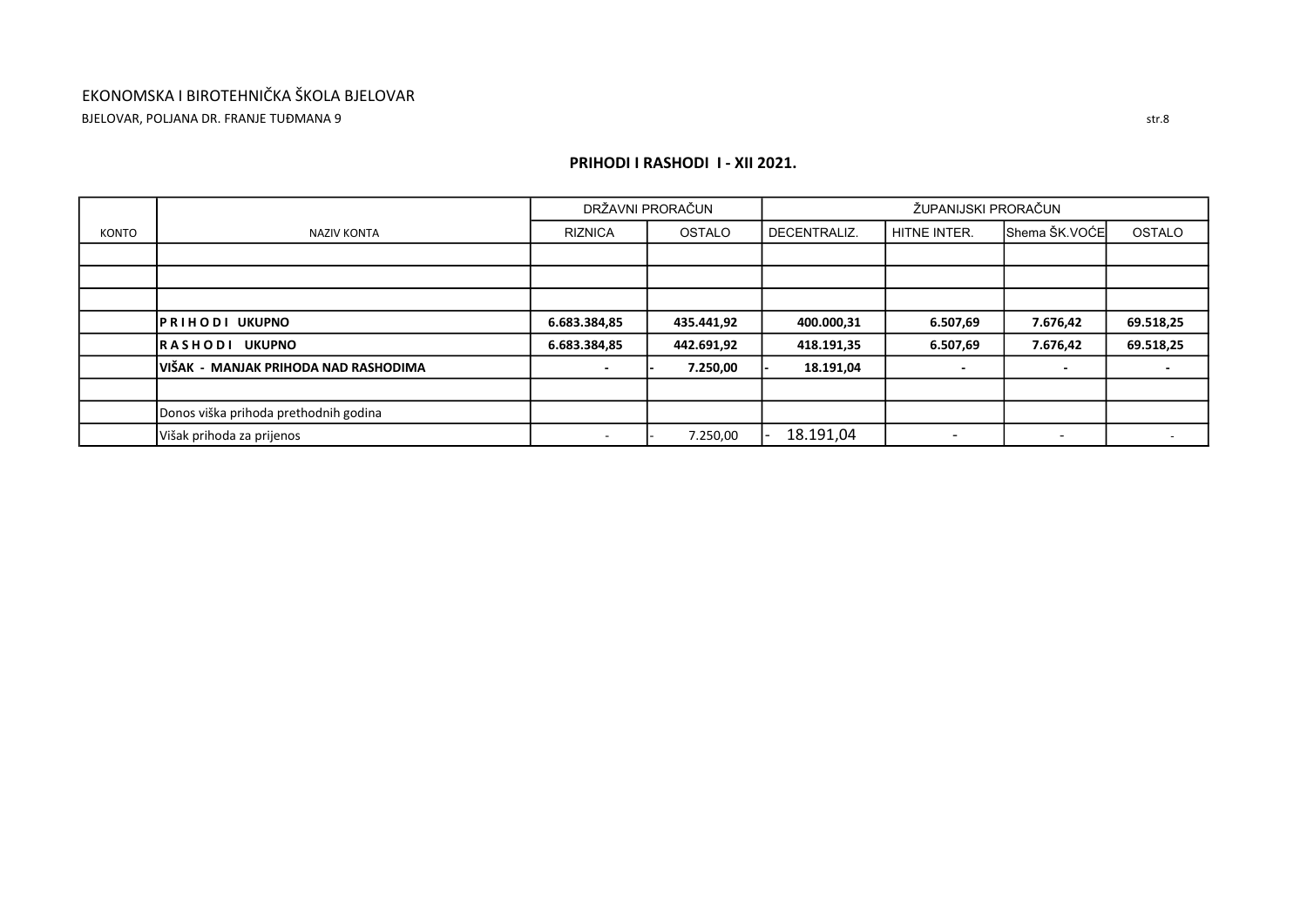|                |                                                          |                |                | <b>VLASTITI PRIHODI</b> |                |                | <b>OSTALI PRIHODI</b> |                |                |                |
|----------------|----------------------------------------------------------|----------------|----------------|-------------------------|----------------|----------------|-----------------------|----------------|----------------|----------------|
| <b>KONTO</b>   | <b>NAZIV KONTA</b>                                       | ERASMUS+       | ZAKUP          | OBR. ODR.               | <b>STANOVI</b> | OSTALO         | KAZALIŠTE             | <b>IZLETI</b>  | <b>SLIKE</b>   | <b>OSTALO</b>  |
|                |                                                          |                |                |                         |                |                |                       |                |                |                |
| 636120         | TEKUĆE POMOĆI IZ DRŽ.PROR. PROR.KOR.JLP(R)S              |                |                |                         |                |                |                       |                |                | 0.00           |
| 636130         | TEK.POM. PROR.KOR.IZ PROR. JLP(R)S KOJI NIJE NADL.       | $\sim$         |                |                         |                |                |                       |                |                |                |
| 636220         | TEKUĆE POMOĆI IZ DRŽ.PROR. PROR.KOR.JLP(R)S              |                |                |                         |                |                |                       |                |                |                |
| 636            | IPOMOĆI PROR KOR IZ PROR. KOJI NIJE NADLEŽAN             | $\blacksquare$ | $\blacksquare$ | $\blacksquare$          | $\blacksquare$ | $\blacksquare$ | $\blacksquare$        | $\blacksquare$ |                | 0,00           |
| 638110         | TEK.POM. IZ DRŽ.PROR.TEM. PRIJEN. EU SRED.               | 410.208.69     |                |                         |                |                |                       |                |                |                |
| 638            | POMOĆI TEMELJEM PRIJENOSA EU SREDSTAVA                   | 410.208.69     | $\blacksquare$ | $\blacksquare$          | $\blacksquare$ | $\blacksquare$ | $\blacksquare$        | $\blacksquare$ |                | $\blacksquare$ |
| 641320         | KAMATE NA DEPOZITE PO VIĐENJU                            |                |                |                         |                | 859,42         |                       |                |                |                |
| 641            | <b>PRIHODI OD FINANCIJSKE IMOVINE</b>                    | $\blacksquare$ |                |                         | $\blacksquare$ | 859,42         | $\bullet$             |                | $\blacksquare$ | $\blacksquare$ |
| 661510         | PRIHODI OD PRUŽENIH USLUGA                               |                | 18.195,00      | 4.350,00                |                | 5.450,50       |                       |                |                |                |
| 661            | IPRIH. OD PRODAJE PR. I ROBE TE PRUŽENIH USL.            | ÷.             | 18.195,00      | 4.350,00                | $\mathbf{r}$   | 5.450,50       | $\blacksquare$        | $\blacksquare$ | $\blacksquare$ | $\blacksquare$ |
| 663140         | TEKUĆE DONACIJE OD OSTALIH SUBJ.IZVAN PR.                |                |                |                         |                | 22.500,00      |                       |                |                |                |
| 663210         | KAPITALNE DONACIJE OD FIZIČKIH OSOBA                     |                |                |                         |                | 8.000.00       |                       |                |                |                |
| 663            | <b>IDONACIJE OD PRAV. I FIZ. OSOBA IZVAN OPĆEG PROR.</b> | $\blacksquare$ | $\blacksquare$ | $\blacksquare$          | $\blacksquare$ | 30.500,00      | $\blacksquare$        | $\blacksquare$ | $\blacksquare$ | $\blacksquare$ |
| 671110         | PRIH. NADLEŽNOG PROR. ZA FIN.RASH.POSL.                  |                |                |                         |                |                |                       |                |                | 0.00           |
| 671210         | PRIH. NADLEŽNOG PROR. ZA FIN.NEFIN.IMOV.                 |                |                |                         |                |                |                       |                |                |                |
| 671            | PRIH. IZ NADLEŽNOG PROR. ZA FINANC. RED. DJEL.           | $\blacksquare$ | $\blacksquare$ | $\blacksquare$          | $\blacksquare$ | $\blacksquare$ | $\blacksquare$        | $\blacksquare$ |                | 0.00           |
| 683110         | <b>OSTALI PRIHODI</b>                                    |                |                |                         |                |                |                       |                | 6.470,00       | 9.324,61       |
| 683            | <b>OSTALI PRIHODI</b>                                    | $\blacksquare$ | $\mathbf{r}$   | ä.                      | $\bullet$      |                |                       | $\mathbf{r}$   | 6.470.00       | 9.324.61       |
| 6              | PRIHODI POSLOVANJA                                       | 410.208,69     | 18.195,00      | 4.350,00                | ÷.             | 36.809,92      | $\blacksquare$        | $\mathbf{r}$   | 6.470,00       | 9.324,61       |
| 721110         | <b>STAMBENI OBJEKTI ZA ZAPOSLENE</b>                     |                |                |                         | 1.586.28       |                |                       |                |                |                |
| 721            | <b>PRIHODI OD PRODAJE GRAĐEVINSKIH OBJEKATA</b>          | $\blacksquare$ | $\blacksquare$ | $\blacksquare$          | 1.586.28       |                | $\blacksquare$        | $\blacksquare$ | $\blacksquare$ | $\blacksquare$ |
| $\overline{7}$ | <b>IPRIHODI OD PRODAJE NEFINANCIJSKE IMOVINE</b>         | $\blacksquare$ | $\blacksquare$ | $\blacksquare$          | 1.586,28       | $\sim$         | $\blacksquare$        | $\blacksquare$ | $\blacksquare$ | $\blacksquare$ |
| 922110         | VIŠAK PRIHODA prethodnih godina                          |                |                |                         |                |                |                       |                |                |                |
|                | <b>PRIHODI UKUPNO</b>                                    | 410.208.69     | 18.195.00      | 4.350.00                | 1.586.28       | 36.809.92      | $\blacksquare$        |                | 6.470.00       | 9.324.61       |
|                |                                                          |                |                |                         |                |                |                       |                |                |                |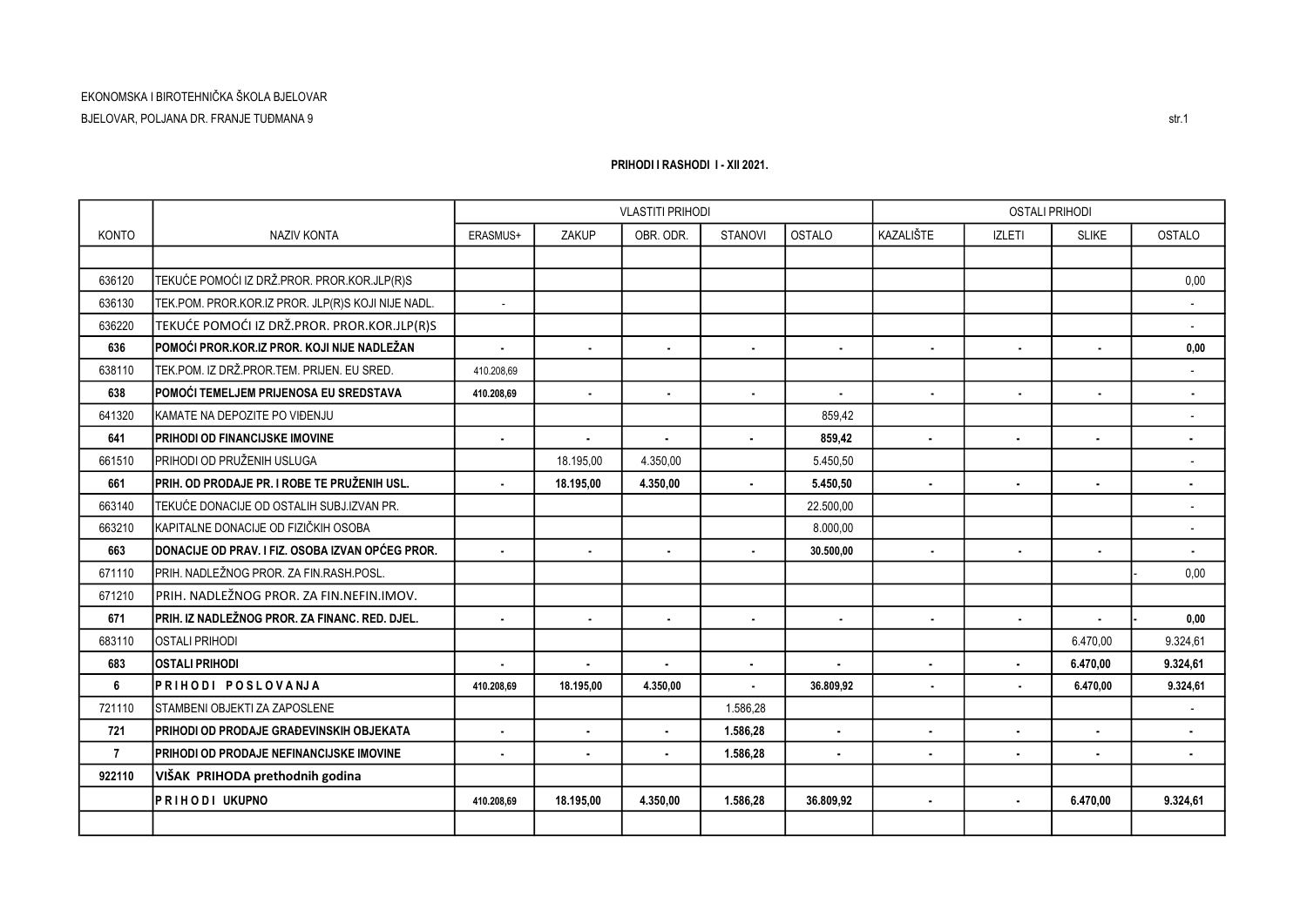KONTO NAZIV KONTA ERASMUS+ ZAKUP OBR. ODR. STANOVI OSTALO KAZALIŠTE IZLETI SLIKE OSTALO 311111 PLAĆE ZA ZAPOSLENE 0,00 311131 PLAĆE PO SUDSKIM PRESUDAMA - 311311 PLAĆE ZA PREKOVREMENI RAD - 311 PLAĆE ( BRUTO ) - - - - - - - - 0,00 312121 NAGRADE 0,00 - 312131 DAROVI - 312141 OTPREMNINE - 312151 NAKNADE ZA BOLEST. INVAL. I SMRTNI SLUČAJ DO JEDOVINA JE NAKOV JE NAKOV JE NAKOV SLOVENOM SLUČAJ DO JEDOVINA JE NAKOV SLUČAJ DO JE NAKOV SLUČAJ DO JE NAKOV SLUČAJ DO JE NAKOV SLUČAJ S VROJ SLUČAJ DO JE NAKOV SLUČAJ 312161 REGRES ZA GODIŠNJI ODMOR - 312 OSTALI RASHODI ZA ZAPOSLENE - - - - - - - - 0,00 - 313211 DOPRINOSI ZA OBVEZNO ZDRAVSTVENO OSIGURANJE 0,00 - 313221 DOPRINOSI ZA OBVEZNO ZDR. OSIGUR. - ZAŠTITA ZDRAVLJA - 313321 DOPRINOSI ZA OBVEZNO OSIG. U SLUČAJU NEZAPOSL. - 313 DOPRINOSI NA PLAĆE - - - - - - - - 0,00 - 31 RASHODI ZA ZAPOSLENE - - - - - - - - 0,00 321111 DNEVNICE ZA SLUŽBENI PUT U ZEMLJI - 321121 DNEVNICE ZA SLUŽBENI PUT U INOZEMSTVU - 321131 NAKNADE ZA SMJEŠTAJ NA SLUŽB. PUTU U ZEMLJI - 321141 NAKNADE ZA SMJEŠTAJ NA SLUŽB. PUTU U INOZ. - 321151 NAKNADE ZA PRIJEVOZ NA SLUŽB. PUTU U ZEMLJI - 321161 NAKNADE ZA PRIJEVOZ NA SLUŽB. PUTU U INOZ. - 3211 SLUŽBENA PUTOVANJA - - - - - - - - - 321211 NAKNADE ZA PRIJEVOZ NA POSAO I S POSLA - 3212 NAKN. ZA PRIJEVOZ, RAD NA TERENU I ODVOJENI Ž. - - - - - - - - - 321311 SEMINARI, SAVJETOVANJA I SIMPOZIJI - VLASTITI PRIHODI OSTALI PRIHODI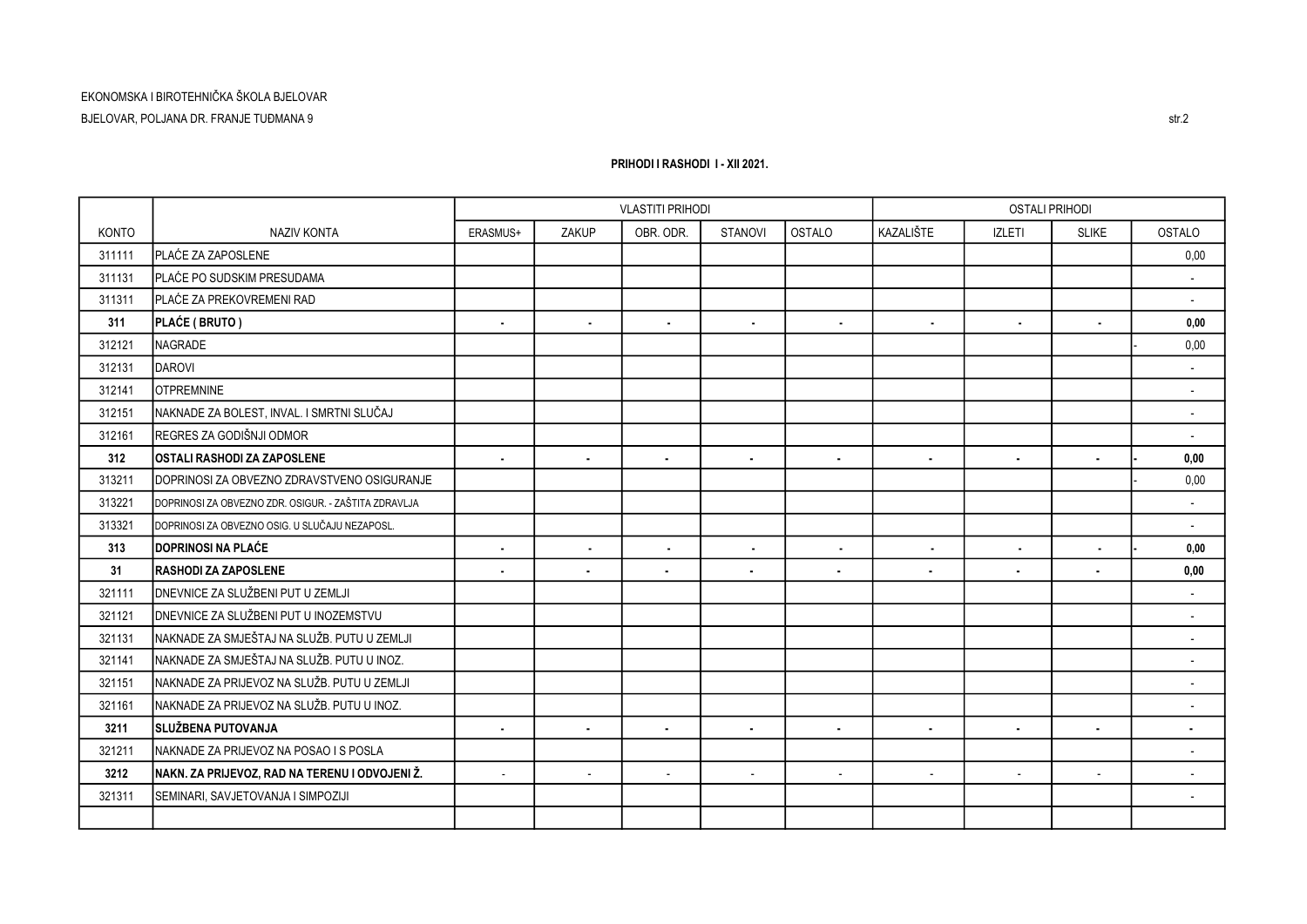## KONTO NAZIV KONTA ERASMUS+ ZAKUP OBR. ODR. STANOVI OSTALO KAZALIŠTE IZLETI SLIKE OSTALO 321321 TEČAJEVI I STRUČNI ISPITI 586,00 - 3213 STRUČNO USAVRŠAVANJE ZAPOSLENIKA 586,00 - - - - - - - - 321411 NAKNADE ZA KORIŠT. VLAST.AUTOMOBILA U SL.SVRHE - 3214 OSTALE NAKNADE TROŠKOVA ZAPOSLENIMA - - - - - - - - - 321 NAKNADE TROŠKOVA ZAPOSLENIMA 586,00 - - - - - - - - 322111 UREDSKI MATERIJAL - 322121 LITERATURA ( publikacije, časopisi, knjige i ostalo ) 119,00 - 322141 MATERIJAL I SREDSTVA ZA ČIŠĆENJE I ODRŽAV. - 322161 MATERIJAL ZA HIGIJENSKE POTREBE I NJEGU - 322191 OSTALI MATERIJAL ZA POTREBE REDOVNOG POSLOV. 149,01 0,00 - 3221 UREDSKI MATERIJAL I OSTALI MATERIJALNI RASHODI - - 268,01 - - - - - 0,00 - 322221 POMOĆNI I SANITETSKI MATERIJAL 322241 NAMIRNICE PARAMIRO PRODUCER PRODUCER IN THE RESERVE OF THE PRODUCER IN THE RESERVE OF THE RESERVE OF TH 3222 MATERIJAL I SIROVINE - - - - - - - - - 322311 ELEKTRIČNA ENERGIJA - 322331 PLIN PLIN PLAN - PLAN - PLAN - PLAN - PLAN - PLAN - PLAN - PLAN - PLAN - PLAN - PLAN - PLAN - PLAN - PL 322341 MOTORNI BENZIN I DIZEL GORIVO - 3223 ENERGIJA - - - - - - - - - 322411 MATER. I DIJELOVI ZA TEK.I INV. ODRŽAV. GRAĐ.OBJ. - 322421 IMATER.I DIJELOVI ZA TEK.I INV. ODRŽAV. OPREME 1. 1.144.05 1. 1.144.05 1. ISLANDIJELOVI ZA TEK.I INV. ODRŽAV. OPREME 1. ISLANDIJELOVI ZA TEK.I INV. ODRŽAV. OPREME 1. ISLANDIJELOVI ZA TEK.I INV. ODRŽAV. OPREME 1. ISL 3224 MATERIJAL I DIJELOVI ZA TEK. I INVEST. ODRŽAV. - - 1.144,05 - - - - - 0,00 - 322511 SITNI INVENTAR 787,50 - 3225 SITNI INVENTAR I AUTO GUME - - 787,50 - - - - - - 322711 SLUŽBENA, RADNA I ZAŠTITNA ODJEĆA I OBUĆA - 3227 SLUŽBENA, RADNA I ZAŠTITNA ODJEĆA I OBUĆA - - - - - - - - - VLASTITI PRIHODI OSTALI PRIHODI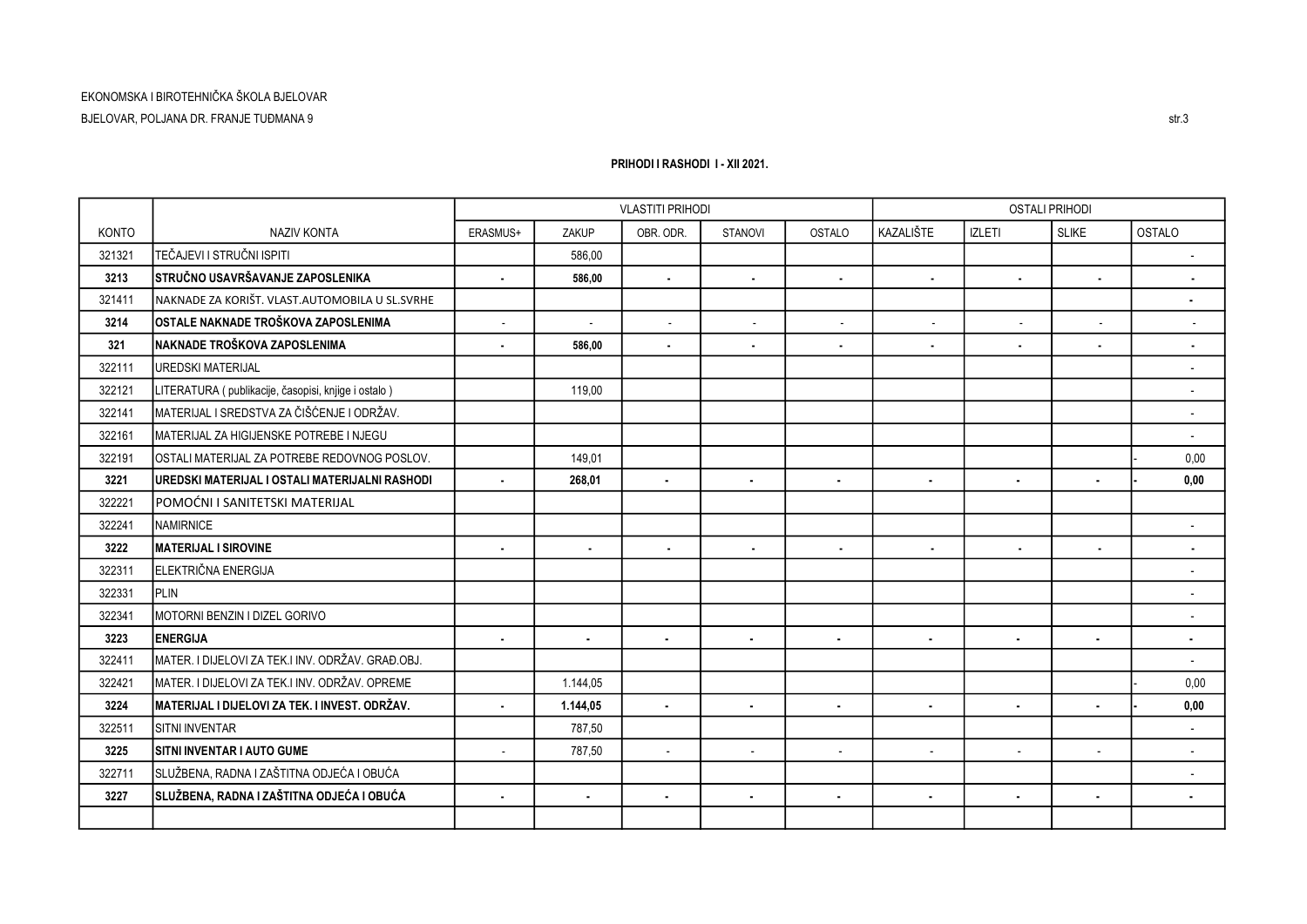## KONTO NAZIV KONTA ERASMUS+ ZAKUP OBR. ODR. STANOVI OSTALO KAZALIŠTE IZLETI SLIKE OSTALO 322 RASHODI ZA MATERIJAL I ENERGIJU 2.199,56 - - - - - - - 0,00 - 323111 USLUGE TELEFONA, TELEFAKSA 0,03 0,00 - 323121 USLUGE INTERNETA - 323131 POŠTARINA ( pisma, tiskanice i sl. ) 391,43 0,00 323191 OSTALE USLUGE ZA KOMUNIKACIJU I PRIJEVOZ 4.500,00 - 3231 USLUGE TELEFONA, POŠTE I PRIJEVOZA 4.891,46 - - - - - - - 0,00 323211 USLUGE TEK. I INV. ODRŽAV. GRAĐ. OBJEKATA - 323221 USLUGE TEK. I INV. ODRŽAV. POSTROJENJA I OPREME 0,00 - 323291 OSTALE USLUGE TEK. I INV. ODRŽAVANJA - 3232 USLUGE TEKUĆEG I INVESTICIJSKOG ODRŽAVANJA - - - - - - - - 0,00 - 323311 ELEKTRONSKI MEDIJ - 323321 TISAK - 323391 OSTALE USLUGE PROMIDŽBE I INFORMIRANJA - 3233 USLUGE PROMIDŽBE I INFORMIRANJA - - - - - - - - - 323411 OPSKRBA VODOM - 323421 IZNOŠENJE I ODVOZ SMEĆA - 323441 DIMNJAČARSKE I EKOLOŠKE USLUGE - 323491 OSTALE KOMUNALNE USLUGE - 3234 KOMUNALNE USLUGE - - - - - - - - - 323521 ZAKUPNINE I NAJAMNINE ZA GRAĐEV. OBJEKTE - 323541 LICENCE - 3235 ZAKUPNINE I NAJAMNINE - - - - - - - - - 323611 OBVEZNI I PREVENTIVNI ZDRAV. PREGLEDI ZAPOSL. - 323631 LABORATORIJSKE USLUGE - 3236 ZDRAVSTVENE I VETERINARSKE USLUGE - - - - - - - - - 323711 AUTORSKI UGOVORI - VLASTITI PRIHODI OSTALI PRIHODI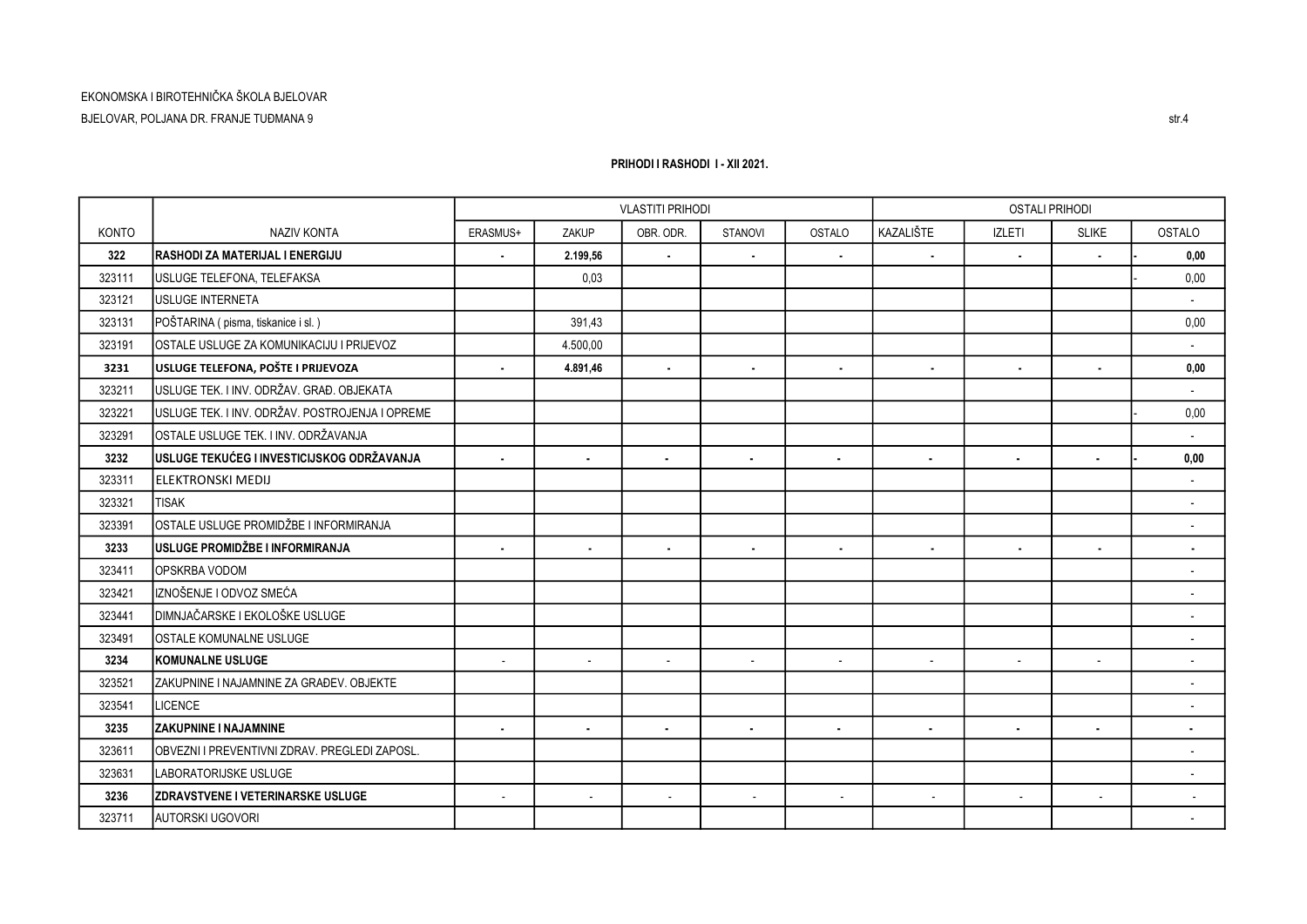## KONTO NAZIV KONTA ERASMUS+ ZAKUP OBR. ODR. STANOVI OSTALO KAZALIŠTE IZLETI SLIKE OSTALO 323721 UGOVORI O DJELU - 323731 USLUGE ODVJETNIKA I PRAVNOG SAVJETOVANJA - 323791 OSTALE INTELEKTUALNE USLUGE 6.289,50 1.450,50 - 3237 INTELEKTUALNE I OSOBNE USLUGE | | 6.289.50 | | | | | - | - | 323811 USLUGE AŽURIRANJA RAČUNALNIH BAZA - 323891 OSTALE RAČUNALNE USLUGE - 3238 RAČUNALNE USLUGE - - - - - - - - - 323911 GRAF. I TISK. USLUGE, USL. KOPIRANJA, UVEZIV. I SL. 310,00 25.950,00 2.220,00 323921 FILM I IZRADA FOTOGRAFIJA 795,00 6.470,00 - 323931 UREĐENJE PROSTORA - 323951 USLUGE ČIŠĆENJA, PRANJA I SLIČNO - 323961 USLUGE ČUVANJA IMOVINE I OSOBA - 323991 OSTALE NESPOMENUTE USLUGE - 3239 OSTALE USLUGE - - 1.105,00 - 25.950,00 - - 6.470,00 2.220,00 323 RASHODI ZA USLUGE 12.285,96 - - - 27.400,50 - - 6.470,00 2.220,00 324111 NAKNADE TROŠKOVA SLUŽBENOG PUTA - 324121 NAKNADE OSTALIH TROŠKOVA - 324 NAKN. TROŠKOVA OSOBAMA IZVAN RADNOG ODN. - - - - - - - - - 329231 PREMIJE OSIGURANJA ZAPOSLENIH 7.070,00 3292 PREMIJE OSIGURANJA - - - - - - - - 7.070,00 329311 REPREZENTACIJA - 3293 REPREZENTACIJA - - - - - - - - - 329411 TUZEMNE ČLANARINE - 329421 MEĐUNARODNE ČLANARINE - 3294 ČLANARINE I NORME - - - - - - - - - VLASTITI PRIHODI OSTALI PRIHODI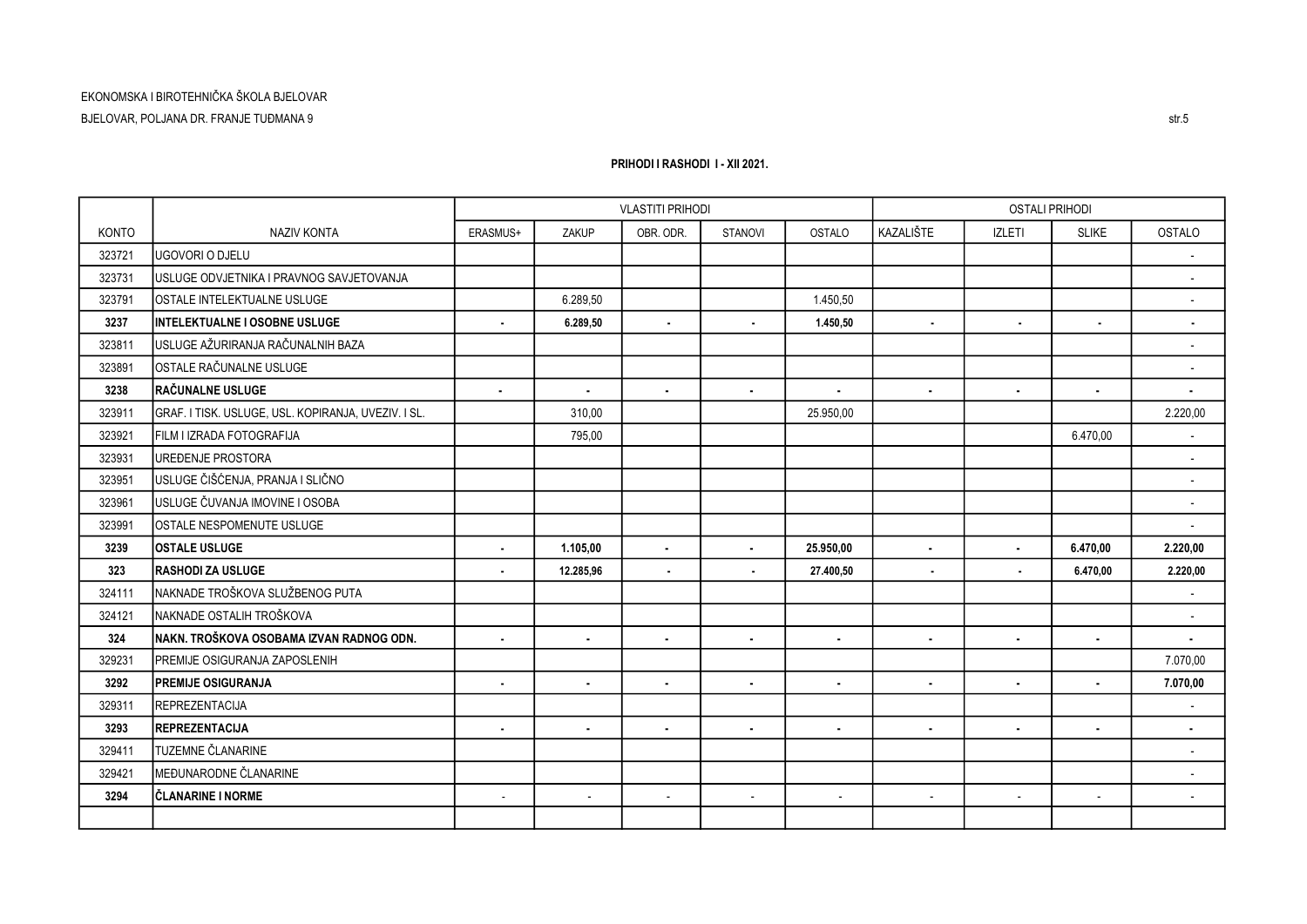## KONTO NAZIV KONTA ERASMUS+ ZAKUP OBR. ODR. STANOVI OSTALO KAZALIŠTE IZLETI SLIKE OSTALO 329511 UPRAVNE I ADMINISTRATIVNE PRISTOJBE - 329521 SUDSKE PRISTOJBE - 329531 JAVNOBILJEŽNIČKE PRISTOJBE - 329551 NOVČANA NAKN. POSLOD. ZBOG NEZAPOŠLJAV. INVAL. - 329591 OSTALE PRISTOJBE I NAKNADE - 3295 PRISTOJBE I NAKNADE - - - - - - - - - 329611 TROŠKOVI SUDSKIH POSTUPAKA - 3296 TROŠKOVI SUDSKIH POSTUPAKA - - - - - - - - - 329911 RASHODI PROTOKOLA ( vijenci, cvijeće... ) - 329991 OSTALI NESPOMENUTI RASHODI POSLOVANJA 15.805,00 - 3299 OSTALI NESPOMENUTI RASHODI POSLOVANJA - 15.805,00 - - - - - - - 329 OSTALI NESPOMENUTI RASHODI POSLOVANJA - 15.805,00 - - - - - - 7.070,00 343111 USLUGE BANAKA - 343121 USLUGE PLATNOG PROMETA - 3431 BANKARSKE USLUGE I USLUGE PLATNOG PROMETA - - - - - - - - - 343311 ZATEZNE KAMATE ZA POREZE 343321 ZATEZNE KAMATE ZA DOPRINOSE 343331 PATEZNE KAMATE IZ POSLOVNIH ODNOSA NA ROBIT STANOVNIH ODNOSA NA ROBIT STANOVNIH ODNOSA NA ROBIT STANOVNIH ODNOSA NA ROBIT STANOVNIH ODNOSA NA ROBIT STANOVNIH ODNOSA NA ROBIT STANOVNIH ODNOSA NA ROBIT STANOVNIH ODNOS 343391 OSTALE ZATEZNE KAMATE 3433 ZATEZNE KAMATE - - - - - - - - 0,00 - 343491 OSTALI NESPOMENUTI FINANCIJSKI RASHODI - 3434 OSTALI NESPOMENUTI FINANCIJSKI RASHODI - - - - - - - - - 343 OSTALI FINANCIJSKI RASHODI - - - - - - - - 0,00 - 372191 OSTALE NAKNADE IZ PRORAČUNA U NOVCU - 372 OSTALE NAKNADE GRAĐANIMA I KUĆ. IZ PRORAČUNA - - - - - - - - - 381191 OSTALE TEKUĆE DONACIJE VLASTITI PRIHODI OSTALI PRIHODI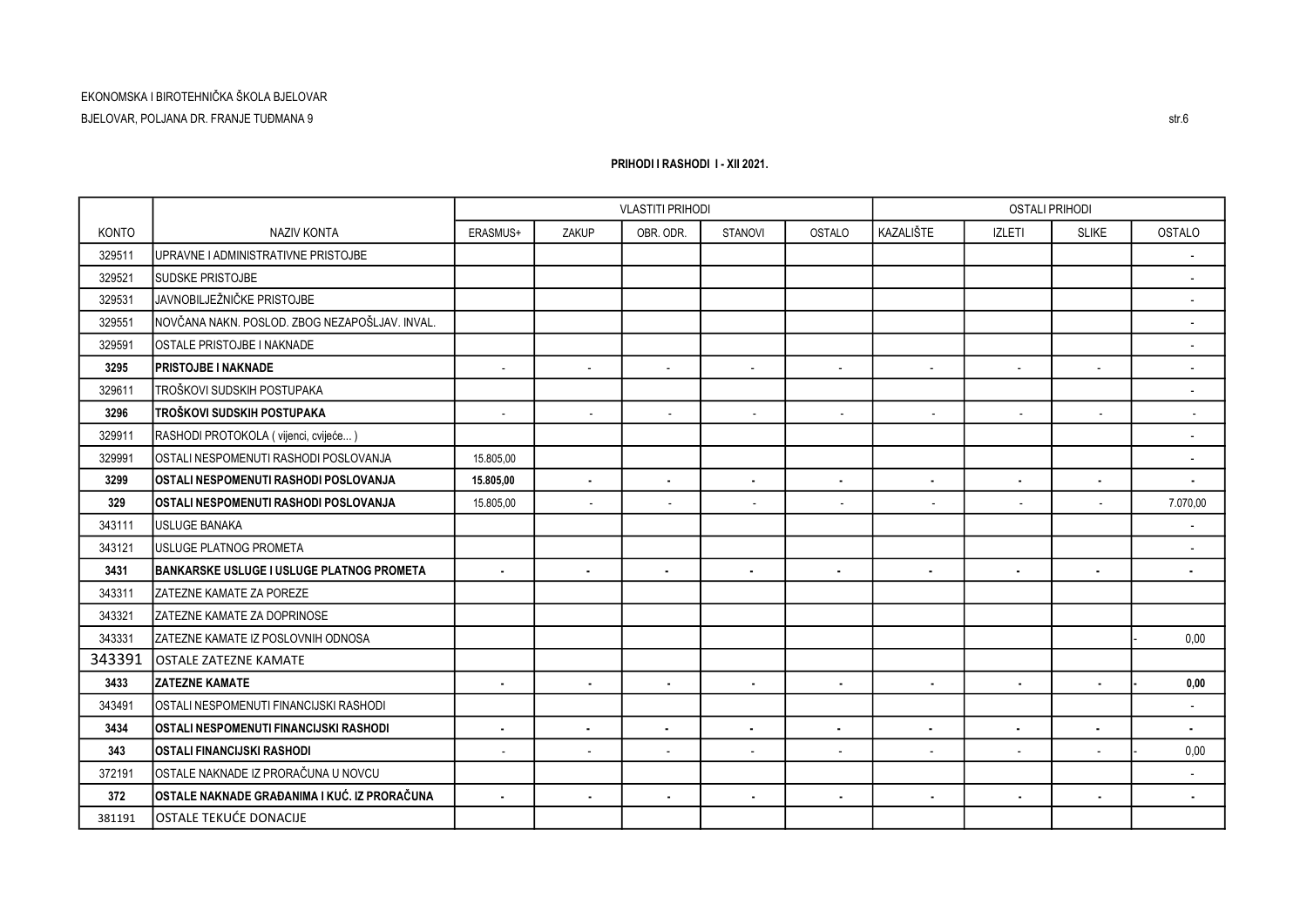BJELOVAR, POLJANA DR. FRANJE TUĐMANA 9

|              |                                                |                |                | <b>VLASTITI PRIHODI</b> |                |                | <b>OSTALI PRIHODI</b>       |                |                          |                          |
|--------------|------------------------------------------------|----------------|----------------|-------------------------|----------------|----------------|-----------------------------|----------------|--------------------------|--------------------------|
| <b>KONTO</b> | <b>NAZIV KONTA</b>                             | ERASMUS+       | ZAKUP          | OBR. ODR.               | <b>STANOVI</b> | OSTALO         | KAZALIŠTE                   | <b>IZLETI</b>  | <b>SLIKE</b>             | <b>OSTALO</b>            |
| 381          | <b>TEKUĆE DONACIJE</b>                         | $\sim$         | $\bullet$      | $\blacksquare$          | $\blacksquare$ | $\blacksquare$ | $\blacksquare$              | $\blacksquare$ | $\sim$                   | $\blacksquare$           |
| $\mathbf{3}$ | <b>RASHODI POSLOVANJA</b>                      | 15.805,00      | 15.071,52      | $\sim$                  | $\blacksquare$ | 27.400,50      | $\blacksquare$              | $\blacksquare$ | 6.470,00                 | 9.290,00                 |
|              |                                                |                |                |                         |                |                |                             |                |                          |                          |
| 422111       | IRAČUNALA I RAČUNALNA OPREMA                   |                | 3.114,41       | 4.350,00                |                | 10.171,84      |                             |                |                          | $\overline{\phantom{a}}$ |
| 422121       | UREDSKI NAMJEŠTAJ                              |                |                |                         |                |                |                             |                |                          | $\blacksquare$           |
| 422191       | IOSTALA UREDSKA OPREMA                         |                |                |                         |                |                |                             |                |                          | $\sim$                   |
| 4221         | IUREDSKA OPREMA I NAMJEŠTAJ                    |                | 3.114,41       | 4.350,00                | $\blacksquare$ | 10.171,84      | $\blacksquare$              |                | $\blacksquare$           | $\blacksquare$           |
| 422211       | <b>RADIO I TV PRIJEMNICI</b>                   |                |                |                         |                |                |                             |                |                          | $\blacksquare$           |
| 4222         | KOMUNIKACIJSKA OPREMA                          | $\sim$         | $\blacksquare$ | $\blacksquare$          | $\sim$         | $\blacksquare$ | $\blacksquare$              | $\blacksquare$ | $\sim$                   | $\blacksquare$           |
|              |                                                |                |                |                         |                |                |                             |                |                          | $\overline{\phantom{a}}$ |
| 422391       | IOSTALA OPREMA ZA ODRŽAVANJE I ZAŠTITU         |                |                |                         |                |                |                             |                |                          | $\overline{\phantom{a}}$ |
| 4223         | OPREMA ZA ODRŽAVANJE I ZAŠTITU                 | $\bullet$      | $\bullet$      | $\blacksquare$          | $\sim$         | $\sim$         | $\bullet$<br>$\blacksquare$ |                | $\blacksquare$           | $\blacksquare$           |
| 422611       | SPORTSKA OPREMA                                |                |                |                         |                |                |                             |                |                          | $\overline{\phantom{a}}$ |
| 422621       | <b>GLAZBENA OPREMA</b>                         |                |                |                         |                |                |                             |                |                          | $\overline{\phantom{a}}$ |
| 4226         | SPORTSKA I GLAZBENA OPREMA                     | $\blacksquare$ | $\blacksquare$ | $\blacksquare$          | $\blacksquare$ | $\blacksquare$ | $\blacksquare$              |                | $\sim$                   | $\blacksquare$           |
| 422731       | <b>OPREMA</b>                                  |                |                |                         |                |                |                             |                |                          | $\overline{\phantom{a}}$ |
| 4227         | UREĐAJI, STROJEVI I OPREMA ZA OSTALE NAMJENE   | $\sim$         | $\sim$         | $\bullet$               | $\sim$         | $\bullet$      | $\bullet$                   | $\blacksquare$ | $\blacksquare$           | $\blacksquare$           |
| 422          | <b>POSTROJENJA I OPREMA</b>                    | $\overline{a}$ | 3.114,41       | 4.350,00                | $\overline{a}$ | 10.171,84      | $\sim$                      |                | $\overline{\phantom{a}}$ | $\sim$                   |
| 424111       | KNJIGE                                         |                | 9.07           |                         | 1.586,28       |                |                             |                |                          | 34,61                    |
| 424          | İKNJIGE. UMJETNIČKA DJELA I OSTALE IZL. VRIJ.  | $\blacksquare$ | 9,07           | $\bullet$               | 1.586,28       | $\bullet$      | $\bullet$                   | ٠              | $\bullet$                | 34,61                    |
| 426211       | ULAGANJA U RAČUNALNE PROGRAME                  |                |                |                         |                |                |                             |                |                          | $\overline{\phantom{a}}$ |
| 426321       | IZVUČNI I TEKSTUALNI ZAPISI                    |                |                |                         |                |                |                             |                |                          | $\overline{\phantom{a}}$ |
| 426          | INEMATERIJALNA PROIZVEDENA IMOVINA             | $\sim$         | $\bullet$      | $\bullet$               | $\blacksquare$ | $\bullet$      | $\blacksquare$              | $\blacksquare$ | $\bullet$                | $\bullet$                |
| 4            | <b>RASHODI ZA NABAVU NEFINANCIJSKE IMOVINE</b> | $\sim$         | 3.123,48       | 4.350,00                | 1.586,28       | 10.171,84      | $\bullet$                   | $\blacksquare$ | $\sim$                   | 34,61                    |
|              | <b>IRASHODI UKUPNO</b>                         | 15.805,00      | 18.195,00      | 4.350,00                | 1.586,28       | 37.572,34      | $\blacksquare$              | $\blacksquare$ | 6.470,00                 | 9.324,61                 |
|              |                                                |                |                |                         |                |                |                             |                |                          |                          |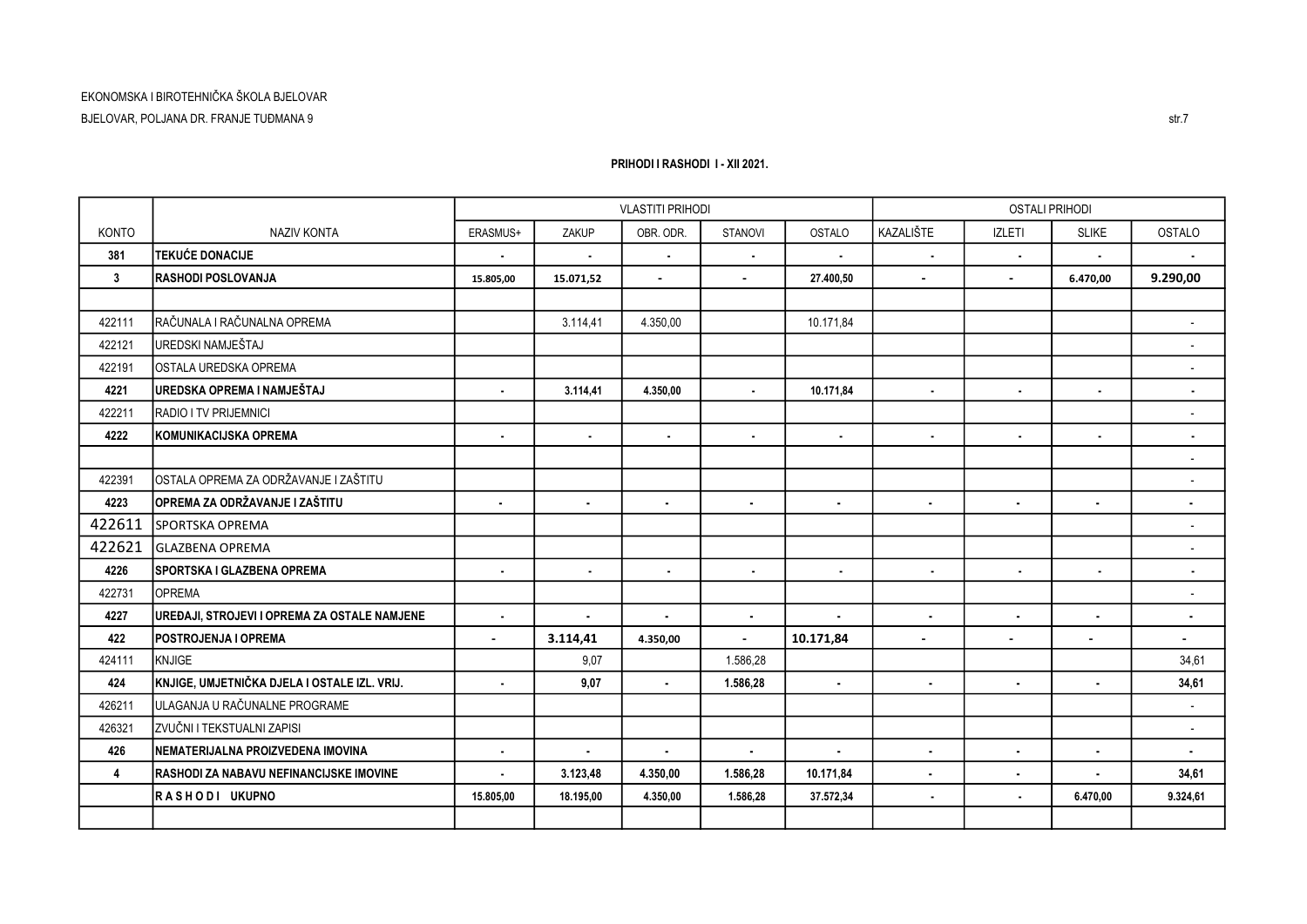|       |                                       | <b>VLASTITI PRIHODI</b><br>OSTALI PRIHODI |                          |                          |                          |               |                |                          |                          |           |
|-------|---------------------------------------|-------------------------------------------|--------------------------|--------------------------|--------------------------|---------------|----------------|--------------------------|--------------------------|-----------|
| KONTO | NAZIV KONTA                           | ERASMUS+                                  | ZAKUP                    | OBR. ODR.                | <b>STANOVI</b>           | <b>OSTALO</b> | KAZALIŠTE      | <b>IZLETI</b>            | <b>SLIKE</b>             | OSTALO    |
|       |                                       |                                           |                          |                          |                          |               |                |                          |                          |           |
|       |                                       |                                           |                          |                          |                          |               |                |                          |                          |           |
|       |                                       |                                           |                          |                          |                          |               |                |                          |                          |           |
|       | <b>IPRIHODI UKUPNO</b>                | 410.208,69                                | 18.195,00                | 4.350,00                 | 1.586,28                 | 36.809,92     |                | $\blacksquare$           | 6.470,00                 | 9.324,61  |
|       | <b>RASHODI UKUPNO</b>                 | 15.805,00                                 | 18.195,00                | 4.350,00                 | 1.586,28                 | 37.572,34     |                | ٠                        | 6.470,00                 | 9.324,61  |
|       | IVIŠAK - MANJAK PRIHODA NAD RASHODIMA | 394.403,69                                | . н.                     | $\sim$                   | . .                      | 762,42        | $\blacksquare$ | $\blacksquare$           | <b>COL</b>               | 0,00      |
|       |                                       |                                           |                          |                          |                          |               |                |                          |                          |           |
|       | Donos viška prihoda prethodnih godina |                                           |                          |                          |                          | 1.106,28      | 200,00         |                          |                          | 33.839,47 |
|       | Višak prihoda za prijenos             | 394.403,69                                | $\overline{\phantom{a}}$ | $\overline{\phantom{0}}$ | $\overline{\phantom{0}}$ | 343,86        | 200,00         | $\overline{\phantom{a}}$ | $\overline{\phantom{a}}$ | 33.839,47 |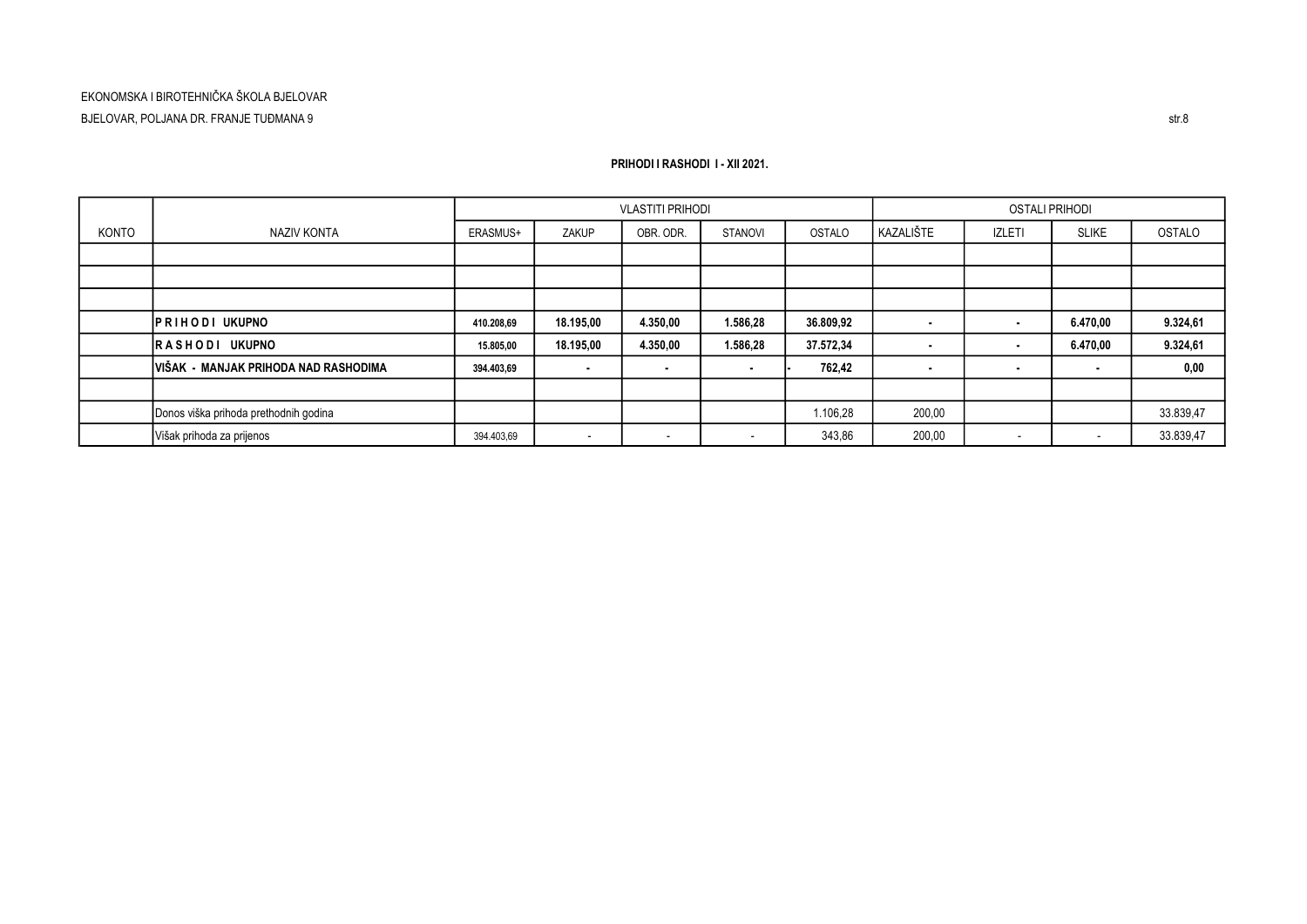EKONOMSKA I BIROTEHNIČKA ŠKOLA BJELOVAR, POLJANA DR. FRANJE TUĐMANA 9 OIB: 28752247653 IBAN:HR5023400091100694240 šifra škole:07-004-505

## Bilješke uz financijska izvješća za razdoblje 01.01. - 31.12.2021.

### BILJEŠKE UZ BILANCU

1. Imovina je povećana za 176.122,69 kn

Povećanje vrijednosti imovine se sastoji od:

- smanjenja nefinancijske imovine za 242.626,55 kn

- povećanja financijske imovine za 418.749,24 kn

Nefinancijske imovine je kupljeno ili pribavljeno bez naknade u iznosu 37.215,86 kn

Amortizacija je obračunata u iznosu 279.842,41 kn

Otpisana dugotrajna imovina nije imala knjigovodstvenu vrijednost.

Financijska imovina je povećana prema slijedećim stavkama:

- iznos novca na žiro računu je veći za 371.029,09 kn
- potraživanja za naknade koje se refundiraju su veća za 19.260,58 kn
- potraživanja od prodaje nefinancijske imovine su smanjena za 4.532,16 kn
- rashodi budućih razdoblja su veći za 32.991,73 kn

Novčana sredstva su značajno povećana jer je škola primila sredstva za provođenje EU projekta iz grupe ERASMUS+ projekata u iznosu 410.208,69 kn, a projekt će provoditi 2022. godine.

2. Obveze su povećane za 55.081,17 kn

Povećanje obveza se sastoji od slijedećih stavaka:

- obveze za zaposlene ( plaće i naknade za 12/2021.) su veće za 29.923,10 kn
- obveze za materijalne rashode su manje za 1.014,89 kn
- obveze za financijske rashode su veće za 212,21 kn
- ostale tekuće obveze su veće za 19.260,58 kn
- -obveza za nabavu nefinancijske je veća za 5.262,50 kn
- odgođeno priznavanje prihoda je veće za 1.437,67 kn

Ugovornih odnosa koji bi mogli postati obveza ili imovina NEMA. Specifikacija sudskih sporova se nalazi na listu "sporovi"

BILJEŠKE UZ IZVJEŠTAJ O PRIHODIMA I RASHODIMA, PRIMICIMA I IZDACIMA

Tabela PPRIHODI I RASHODI I - XII 2021. je sastavni dio ovih bilješki i detaljno prikazuje prihode i rashode po računima, usporedbu sa prethodnom godinom te usporedbu s planom, te prikazani prihodi i rashodi po izvorima financiranja, a nalazi se na listu "izvršenje".

U 2021. godini je ostvaren višak prihoda nad rashodima u iznosu 368.200,23 kn. Višak prihoda nad rashodima se sastoji od: manjka prihoda iz državnog proračuna u iznosu 7.250,00 kn ( rashodi iz 12/2021. koji će se pokriti u 2022.)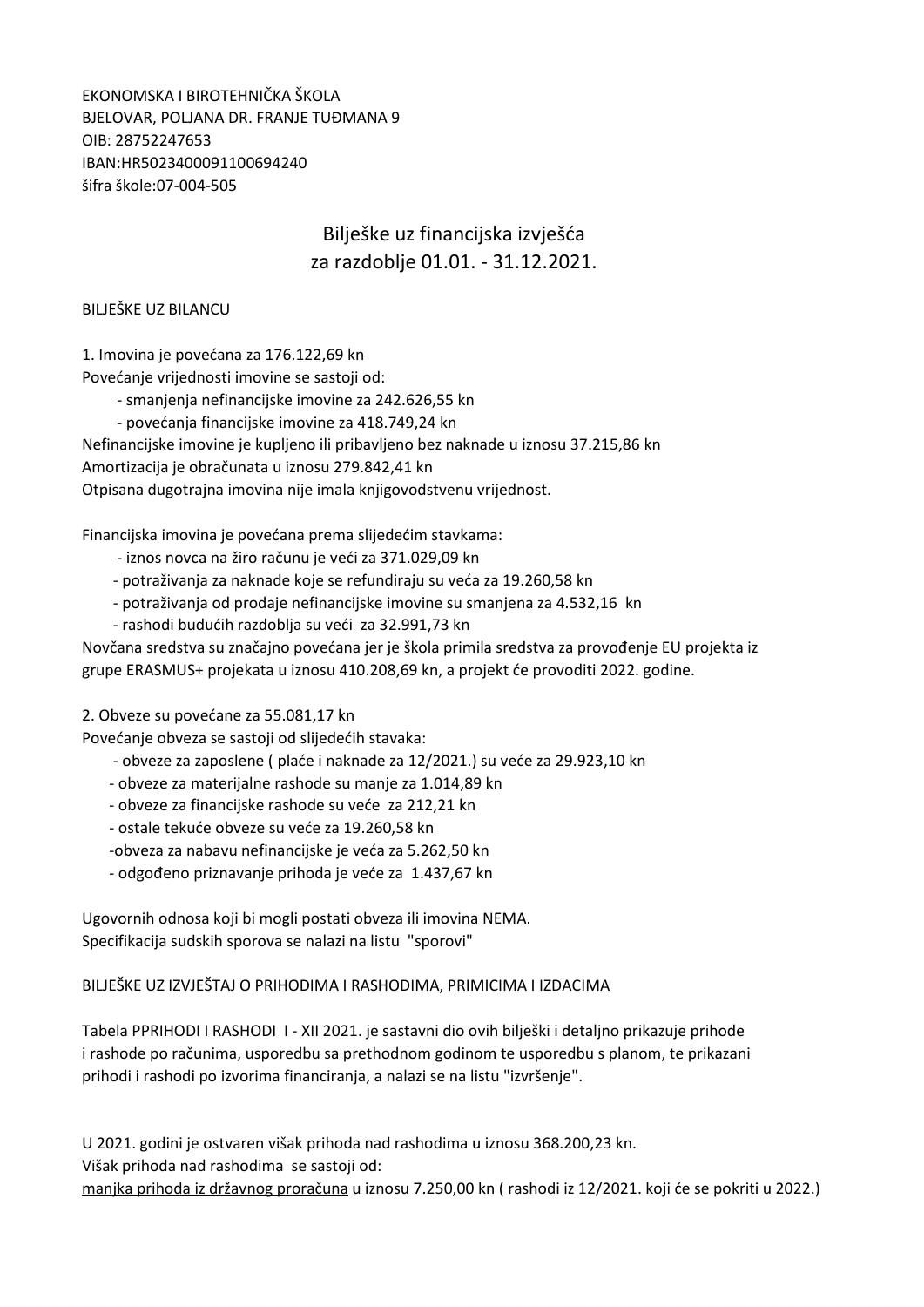manjka prihoda iz županijskog proračuna u iznosu 18.191,04 kn

viška prihoda od EU projekta ERASMUS+ u iznosu 394.403,69 kn - sredstva su primljena u 2021. godini, a projekt će biti realiziran u 2022. godini

manjka prihoda iz vlastitih izvora u iznosu 762,42 kn koji je pokriven donosom viška iz prethodne godine

U Bjelovaru, 30.01.2022.